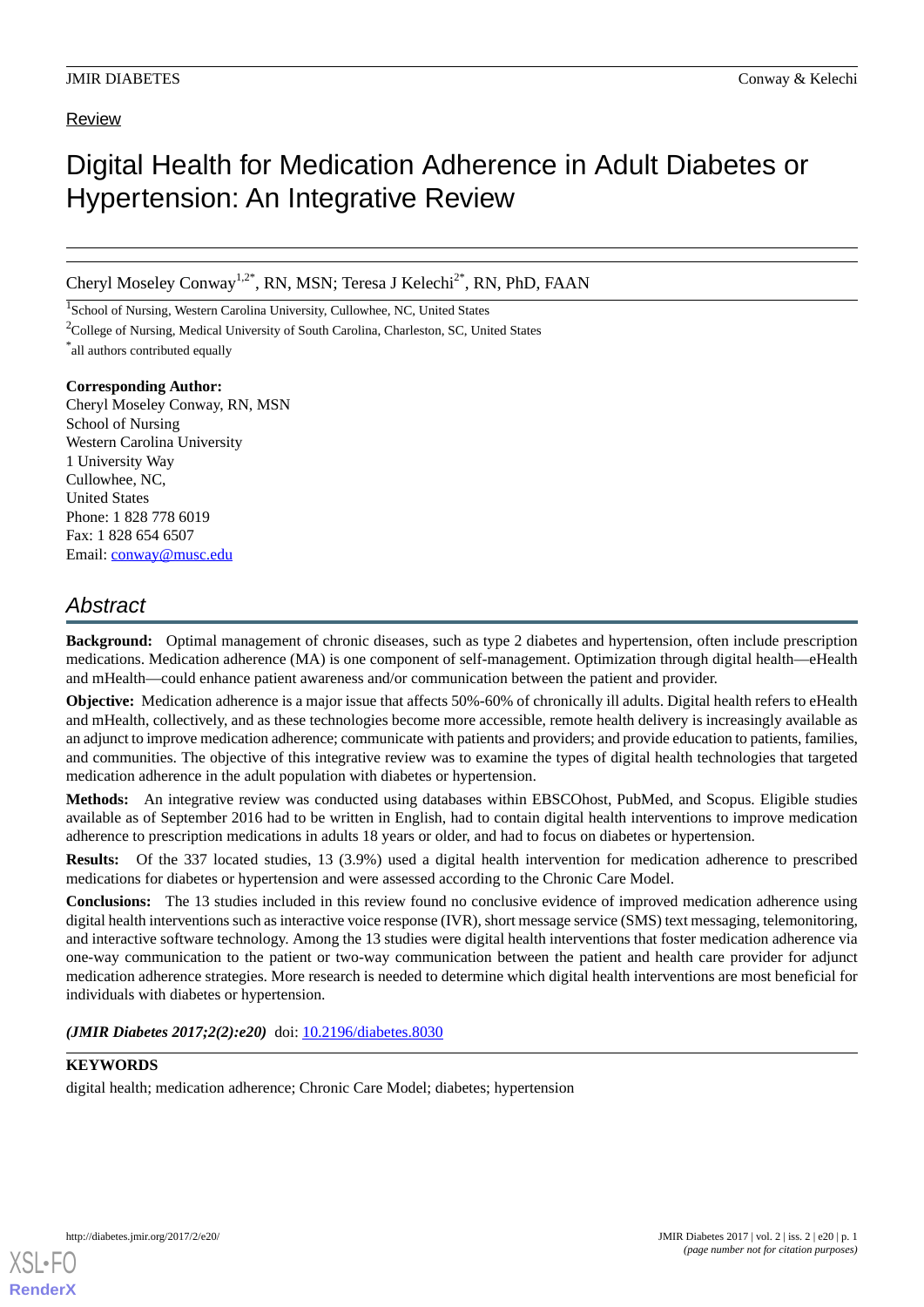# *Introduction*

#### **Background**

The effect of chronic diseases on the health and wellness of individuals is increasing in every region of the world. The World Health Statistics 2012 report states that one in three adults worldwide has raised blood pressure and one in 10 adults has diabetes [[1\]](#page-10-0). Further, diagnosis and treatment with low-cost medication has reduced mean blood pressure across populations in high-income countries and has the potential to reduce death and disability in low-income countries [\[1](#page-10-0)]. Globally, there are approximately 422 million adults with diabetes as compared to 108 million in 1980 (4.7%-8.5% in the adult population) [[2\]](#page-10-1). Chronic conditions such as diabetes and hypertension contribute to an international chronic disease burden and negatively influence patient health outcomes [\[1](#page-10-0),[2\]](#page-10-1).

Treatment of chronic conditions often includes prescription medications. Nonadherence to medication therapy can compound the increases in morbidity and mortality, and can further add to additional health care costs [[3\]](#page-10-2). It is estimated that increased prescription medication adherence (MA) could save the United States US \$5 billion annually in health care costs, including decreasing expensive emergency department visits and hospitalizations [[4](#page-10-3)]. Medication nonadherence contributes significantly to the growing burden of disease and high costs associated with care [[3,](#page-10-2)[5](#page-10-4),[6\]](#page-10-5).

The purpose of this integrative review is to assess the benefits of using digital health technology to improve medication adherence for diabetes and hypertension in the adult population. The following questions were asked to guide the review:

- 1. Does digital health technology improve medication adherence in adults with diabetes or hypertension?
- 2. What are benefits and barriers of medication adherence technology when implemented in adults with diabetes or hypertension?

#### **Medication Nonadherence is a Major Problem**

Medication nonadherence for individuals with chronic diseases such as diabetes and hypertension has been established as a major factor associated with negative patient outcomes [\[3](#page-10-2),[7\]](#page-10-6). Medication nonadherence is defined as taking less than 80% of prescribed doses, without exceeding recommended dosing [[8,](#page-10-7)[9\]](#page-10-8). Medication nonadherence is a complex issue with many contributing factors, which have been categorized as individual related (ie, forgetfulness and low health literacy skills) and medication related (ie, increasing dosage, increased number of medications, poor communication skills of provider, and lack of medication review by provider) [\[8](#page-10-7)]. The landmark World Health Organization report from 2003 stated that nonadherence to taking medications in developed countries is 50% [[10\]](#page-10-9), underscoring that nonadherence to prescription medication remains a significant issue, not only in the United States, but worldwide.

#### **Measuring Medication Adherence/Nonadherence Remains Problematic**

Methods to measure medication adherence fall into three categories: subjective, objective, or biochemical marker analyses. Subjective measurement is obtained by asking the patient, family member, caregiver, or physician about medication use [[9\]](#page-10-8). Objective measurement is obtained by pill count, pharmacy refill information, electronic pharmacy refill data, serum drug level, or levels in the blood or urine [[3](#page-10-2)[,9](#page-10-8),[11\]](#page-10-10). Additionally, the use of biomedical measures is objective and accurate; however, they are expensive [\[11](#page-10-10)]. Technology-based methods have been introduced that provide digital health options. Whether these digital health devices improve adherence remains a topic of debate in the literature.

#### **Health Technology to Promote Medication Adherence**

Telehealth is the use of electronic information and telecommunication technologies to support clinical health care from a distance, patient and professional health education, as well as public health and health administration [[12\]](#page-10-11). Additionally, telehealth includes preventive and curative health care delivered over a distance, and all forms—electronic health (eHealth), telehealth, and telemedicine—are intersected by mobile health (mHealth) [[13\]](#page-10-12). A number of electronic (ie, eHealth), mobile (ie, mHealth), telehealth, and telemedicine methods have been developed to improve the delivery of health care for various conditions. eHealth refers to secure cost-effective use of information and communication technologies specific to health and health-related fields [[14\]](#page-10-13). mHealth is a component of eHealth and includes mobile technologies used for dissemination of health services and information (ie, mobile phones, monitoring devices, tablets, personal digital assistants, and wireless devices) [[14-](#page-10-13)[16\]](#page-10-14). mHealth promotes the individual's interaction with an electronic device or technology to access or receive health information, directions, or support about health [\[17](#page-10-15)]. Digital health refers to eHealth and mHealth collectively [\[14](#page-10-13)].

In addition to facilitating communication among health care providers, these modalities can provide the opportunity for patients to receive one-way communication about health conditions and two-way communication with providers that is tailored to a health condition; this includes health data that can be transmitted as well as collected [\[15](#page-10-16),[16](#page-10-14)[,18](#page-10-17),[19\]](#page-10-18). The diverse nature of digital health modalities as well as the evolving nature of technology provide both an opportunity and challenge for health care providers who seek to integrate technology into patient care. A plethora of data exists on the use of digital technology to assist with medication adherence [\[20](#page-10-19)-[23\]](#page-11-0); however, further exploration is needed to determine whether these modalities improve and subsequently enhance chronic disease self-management, in particular, medication adherence in adults.

Findings from studies including digital health devices have shown improvements in self-management and adherence to treatments in many conditions such as asthma, chronic obstructive pulmonary disease, hypertension, and diabetes [[24](#page-11-1)[-26](#page-11-2)]. A Cochrane review of mobile phone messaging for self-management of chronic disease reported medication

 $XS$ -FO **[RenderX](http://www.renderx.com/)**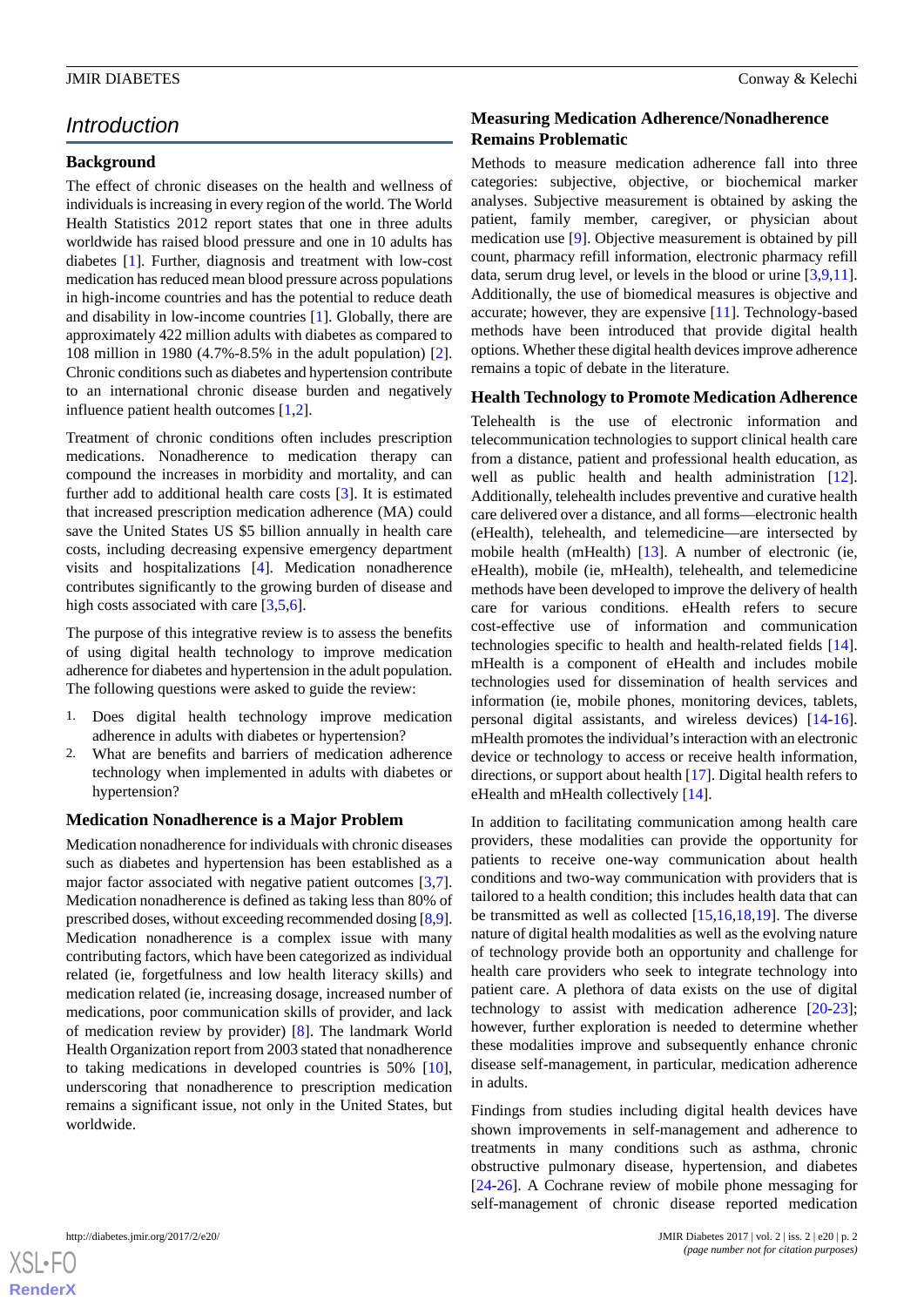compliance in hypertension was 8.9% higher in the short message service (SMS) text message group versus the control group [\[27](#page-11-3)]. Several studies have indicated that interactive voice response (IVR) and SMS text messaging foster medication adherence through telephone-delivered diabetes education and interactive reminders can improve medication adherence in patients with diabetes [[20,](#page-10-19)[21](#page-10-20)[,23](#page-11-0)]. Mobile communication also includes one-way and two-way text messages and weekly IVR calls to promote medication adherence for low-income racially

and ethnically diverse adults with type 2 diabetes [\[28](#page-11-4),[29\]](#page-11-5). Additionally, telemonitoring, telehealth, and the use of a virtual classroom have been shown to enable the individual with diabetes to participate in adherence strategies [[22,](#page-11-6)[30\]](#page-11-7). These digital health strategies provide interactive communication that is timely and patient centered. The tailored information provided has the potential to improve patient outcomes through education and timely information.

<span id="page-2-0"></span>Table 1. Chronic Care Model<sup>a</sup> components and descriptions.

| Chronic Care Model components | Descriptions                                                                                                                                                                                                                                                                                                                  |
|-------------------------------|-------------------------------------------------------------------------------------------------------------------------------------------------------------------------------------------------------------------------------------------------------------------------------------------------------------------------------|
| Self-management support       | Designed to inform the patient and family by providing training and promotion to foster self-management. The<br>$eCCM^{b,c}$ further adds 24/7 access, convenience, reminders, and alerts.                                                                                                                                    |
| Decision support              | Emphasizes the goal to improve medical decisions for providers and patients to access current evidence-based<br>care guidelines, reminders, and information buttons.                                                                                                                                                          |
| Clinical information systems  | Collects, maintains, and utilizes patient registries; develops patient portals, Internet, mHealth, mobile phones,<br>wearable devices, electronic health records, and personal health records.                                                                                                                                |
| Delivery system design        | Emphasizes the importance of interdisciplinary clinical teams and collaboration between the patient and multiple<br>providers.                                                                                                                                                                                                |
| Community support             | Health care organization makes an effort to form powerful alliances and partnerships. The eCCM <sup>c</sup> further adds<br>that eHealth education is included as a component, including eCommunity and encompassing message training,<br>health education, technology training, numeracy, literacy, usability, and security. |
| Health systems                | Creates an environment in which organizational efforts improve health care.                                                                                                                                                                                                                                                   |

<sup>a</sup>The Chronic Care Model includes self-management support, decision support, clinical information systems, delivery system design, community support, and health systems as interdependent components for holistic care.

beCCM: eHealth-enhanced Chronic Care Model.

<sup>c</sup>The eCCM further defines the role of eHealth tools and eCommunity to support holistic care.

#### **Theoretical Framework**

The Chronic Care Model (CCM) (see [Table 1\)](#page-2-0) is a well-established, validated framework to provide a caring approach for chronically ill individuals with a focus on increasing function and improving clinical outcomes [\[31](#page-11-8)].

The CCM postulates that optimal care for individuals with chronic illness requires a health system that provides the following: community support, self-management support, decision support, clinical information systems, and delivery system design [\[32](#page-11-9)]. Further, the eHealth-enhanced CCM (eCCM) includes the role of eHealth tools in self-management for individuals with chronic illness [[31\]](#page-11-8). The eCCM is particularly tailored for assessing digital health findings as compared to the CCM, due to the inclusion of eHealth tools and strategies. This is also due to the broader definition of eCommunity to encompass a broader definition of digital health support available to include community support and education. The CCM and the eCCM are interdependent with the eCCM further defining the significance of eHealth [[31\]](#page-11-8).

CCM-based interventions were effective in improving clinical, behavioral, psychological/psychosocial, and diabetic knowledge outcomes, including medication adherence in patients with diabetes in research that did not utilize digital health interventions [\[33](#page-11-10)]. The CCM has been used as a framework for care in Malaysia and was found to improve patient outcomes [[32\]](#page-11-9) as well as practice-based care delivery redesign [\[33](#page-11-10),[34\]](#page-11-11).

 $XS$ -FO **[RenderX](http://www.renderx.com/)** With developments in digital health, technology has further incorporated medication adherence strategies for chronic illnesses such as diabetes and hypertension [[33](#page-11-10)[-36](#page-11-12)]. These factors are interrelated, and the CCM has been implemented across many chronic conditions such as asthma, bipolar disorder, breast cancer, diabetes, hypertension, and obesity [\[37](#page-11-13)]. For the purpose of this integrative review, the CCM will be used to evaluate the use of digital health technology for medication adherence in diabetes or hypertension.

### *Methods*

This integrative review adhered to the following five stages: (1) problem identification, (2) literature search, (3) data evaluation, (3) data analysis, and (5) presentation [\[38](#page-11-14)]. The Preferred Reporting Items for Systematic Reviews and Meta-Analyses (PRISMA) flowchart in [Figure 1](#page-3-0) [\[39](#page-11-15)] was used to depict the search results. Using a two-step strategy, a literature search was conducted to find relevant studies published from January 2006 to October 2016. Consultation with a health reference librarian aided in the refinement of search terms in the databases.

In the first step, a search strategy was developed. One reviewer (CMC) conducted the search using the following databases included within EBSCOhost to ascertain relevant studies: PubMed and Scopus. A combination of keywords and Medical Subject Headings (MeSH) terms were used as follows: "mobile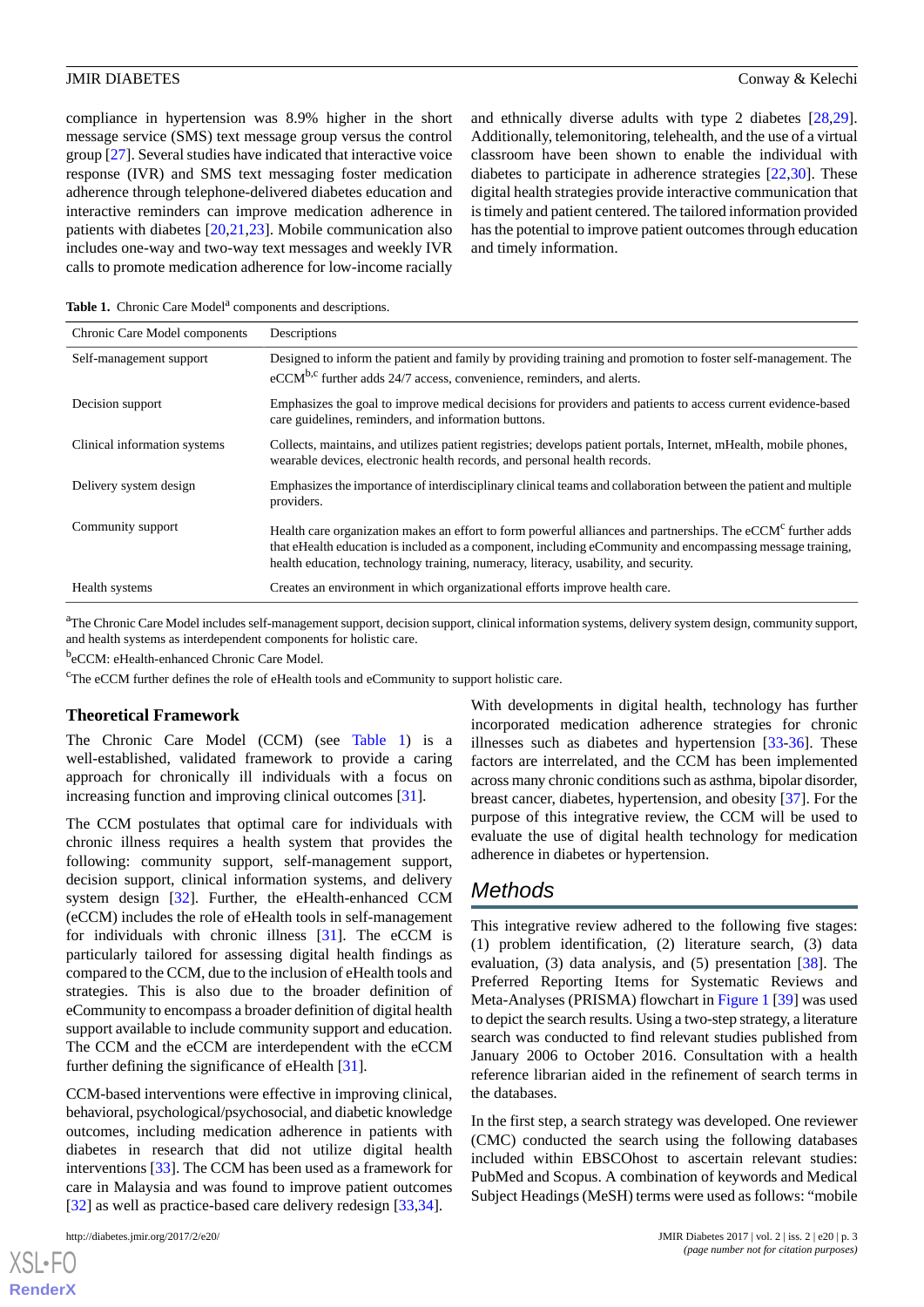health," "mHealth," "telemedicine," "eHealth," "remote consultation," *or* "digital health" *and* "medication adherence," "medication nonadherence," "medication compliance," "medication noncompliance," *or* "medication persistence" *and* "diabetes mellitus," "diabetes," "type 2 diabetes," *or* "type 2 diabetes mellitus" *and* "technology," "websites," *or* "apps." Reference lists of relevant studies were hand searched. Identified citations were exported to Endnote reference management program. This strategy initially yielded 337 studies.

For inclusion in this review, peer-reviewed studies were required to report on a digital health intervention for medication adherence. Inclusion criteria included (1) English-language, peer-reviewed randomized controlled trials (RCTs) with quasi-experimental, observational, or qualitative design; (2) studies containing digital health interventions to improve medication adherence to prescription medications in adults (ie, 18 years or older); and (3) studies focused on diabetes or hypertension. Exclusion criteria included (1) studies that did not include results of medication adherence rates or (2) pilot studies. Titles and abstracts were reviewed for relevance.

<span id="page-3-0"></span>**Figure 1.** Preferred Reporting Items for Systematic Reviews and Meta-Analyses (PRISMA) flowchart of studies from search to inclusion [[39](#page-11-15)]. DM: diabetes; HTN: hypertension.

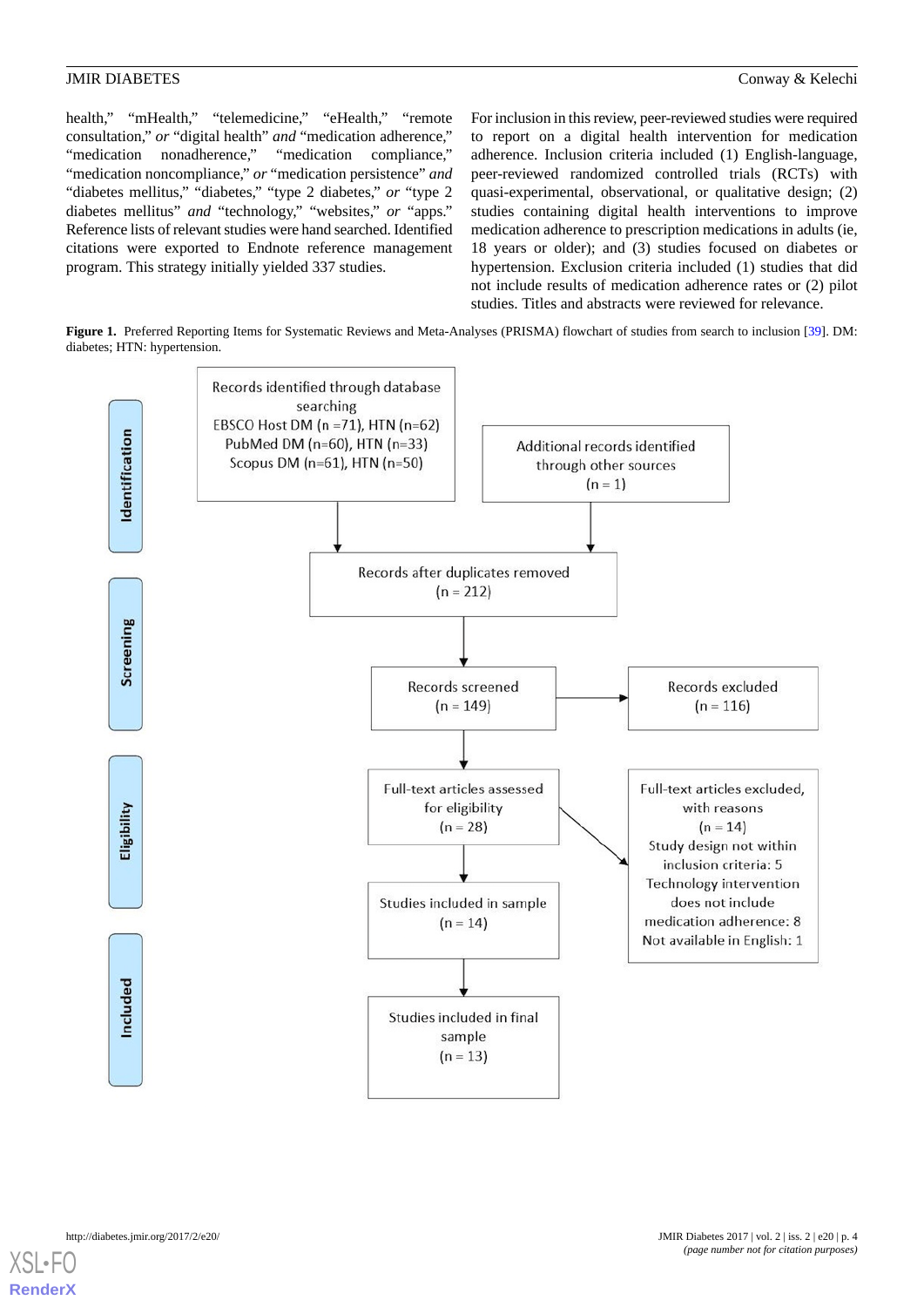# *Results*

#### **Overview**

Of the 337 studies, 13 (3.9%) [\[22](#page-11-6),[26,](#page-11-2)[40](#page-11-16)[-50\]](#page-12-0) used a digital health intervention to promote medication adherence to prescribed medications for diabetes and hypertension that was summarized (see [Multimedia Appendix 1\)](#page-10-21) and evaluated with the Chronic Care Model (see [Table 2\)](#page-4-0).

Studies included nine RCTs, one quasi-experimental study, and two observational studies, one of which was a mixed-methods design. Most studies were conducted in the United States, with one study each conducted in the United Kingdom, South Africa, and South Korea.

<span id="page-4-0"></span>A total of 13 studies were selected, analyzed, and organized (see [Multimedia Appendix 1](#page-10-21)). Medication adherence findings for the intervention and data extraction categories, including the study objective, design, sample, intervention length, and participant age, are included in [Multimedia Appendix 1](#page-10-21). Strategies used to improve medication adherence included four primary approaches: IVR (with or without human interaction), SMS text messaging, telemonitoring and/or tailored care management, and Web-based software. The subheadings in this section consist of progressively interdependent components of the Chronic Care Model that influence patient-centered, evidence-based care and are designed to improve health outcomes by changing the routine delivery of care (ie, self-management support, decision support, clinical information systems, delivery system design, community support, and health systems) [\[37\]](#page-11-13). The reviewed studies are presented in [Multimedia](#page-10-21) [Appendix 1](#page-10-21) with the intent to categorize findings based on CCM components in order to assess findings about digital health interventions for medication adherence. [Table 2](#page-4-0) provides a summary of CCM components used in each study  $[22,26,40-50]$  $[22,26,40-50]$  $[22,26,40-50]$  $[22,26,40-50]$  $[22,26,40-50]$ .

**Table 2.** Chronic Care Model applied to studies.

| Study author, year               | Chronic Care Model components used in studies <sup>a</sup> |   |                                                                                  |        |                   |
|----------------------------------|------------------------------------------------------------|---|----------------------------------------------------------------------------------|--------|-------------------|
|                                  | support                                                    |   | Self-management Decision support Clinical information Delivery system<br>systems | design | Community support |
| Aikens et al, 2014 [40]          | X                                                          |   |                                                                                  | X      | X                 |
| Arora et al, 2014 [41]           | X                                                          |   |                                                                                  |        |                   |
| Bobrow et al, 2016 [42]          | X                                                          |   |                                                                                  |        |                   |
| Davidson et al, 2015 [43]        | X                                                          | X | X                                                                                |        | X                 |
| Edelman et al, 2015 [44]         | X                                                          | X |                                                                                  | X      | X                 |
| Katalenich et al, 2015 [45]      | X                                                          | X |                                                                                  | X      |                   |
| Kim et al, $2006$ [46]           | X                                                          |   | X                                                                                |        |                   |
| Migneault et al, $2012$ [48]     | X                                                          | X |                                                                                  |        |                   |
| Nelson et al, 2016 [47]          | X                                                          |   |                                                                                  |        |                   |
| Nundy et al, 2014 [49]           | X                                                          |   |                                                                                  |        | X                 |
| Shane-McWhorter et al, 2014 [22] |                                                            |   | X                                                                                | X      |                   |
| Wakefield et al, 2011 [26]       |                                                            |   |                                                                                  | X      |                   |
| Wild et al, 2016 [50]            |                                                            |   | X                                                                                | X      |                   |

<sup>a</sup>The health systems component was not found in the included studies.

### **Application of Chronic Care Model in Aim 1**

### *Self-Management Support*

The goal of *self-management support* is to inform the patient and family by providing training and health promotion to foster self-management [[37\]](#page-11-13). The eCCM further adds 24/7 access, convenience, reminders, and alerts [\[31](#page-11-8)]. In a study conducted by Aikens and colleagues [\[40](#page-11-16)], a combined program of automated telemonitoring, clinician notification, and informal caregiver involvement was found to be associated with improvements in medication adherence between pretest (mean 1.20, SD 0.95) and posttest (mean 0.87, SD 0.88) using linear regression analyses. This observational, open-label trial of 301 adults aimed to identify changes in diabetes self-management and psychological distress associated with an mHealth, IVR,

[XSL](http://www.w3.org/Style/XSL)•FO **[RenderX](http://www.renderx.com/)**

self-management support program [\[40](#page-11-16)]. Arora and colleagues [[41\]](#page-11-17) conducted an RCT of 128 adult patients with poorly controlled diabetes in an urban emergency department with a unidirectional, SMS text message-based mHealth intervention in English or Spanish; the RCT was called the Trial to Examine Text-based mHealth for Emergency department patients with Diabetes (TExT-MED). There was improved medication adherence among the TExT-MED group compared to the control group as measured by the Morisky Medication Adherence Scale (MMAS) (score of 4.5 to 5.4) [\[20](#page-10-19)]. Bobrow and colleagues [\[42](#page-11-18)] found that interactive SMS text messaging subsequently improved medication adherence in a group of 1372 patients treated for hypertension as indicated by prescription refill data (ie, had at least 80% of the days covered). Refill rates were higher among the information-only message group (156/248, 62.9%) and interactive message group (134/225, 59.6%)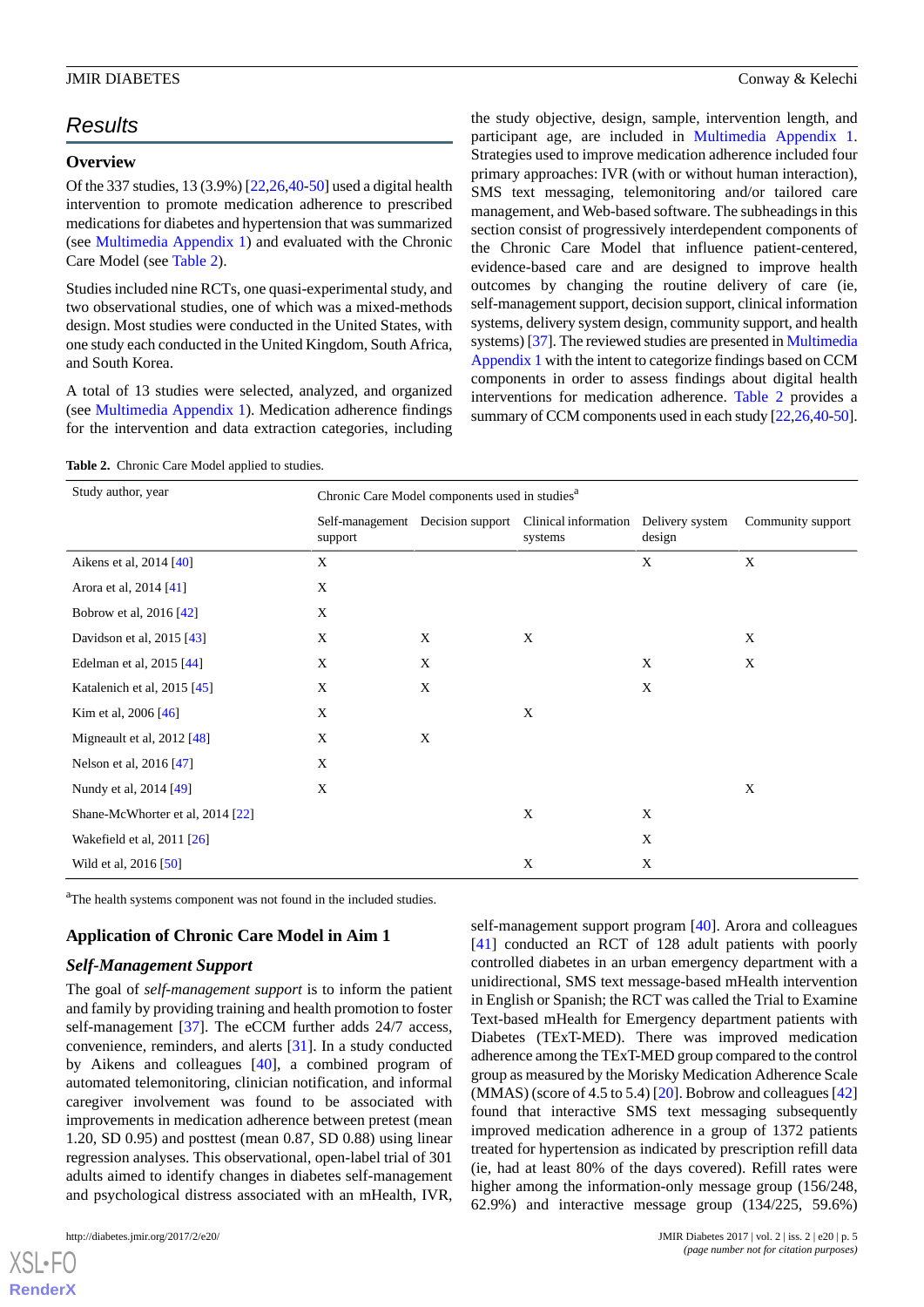compared to the usual care group (94/190, 49.5%) [[42\]](#page-11-18). Similarly, Davidson and colleagues [[43\]](#page-12-1) found a cellular-connected, electronic medication device that provided reminder signals and mobile phone messaging; 38 patients were reminded to take their blood pressure (BP) medications using a Bluetooth-accessible, BP monitor-improved medication adherence device in African American and Hispanic participants. Medication adherence was defined by the percent of SMS text message reminders over the past day(s) and the mean medication adherence score was 92 (SD 0.09) for all participants in the intervention group [\[43](#page-12-1)]. In an RCT of patients with diabetes and hypertension, Edelman and colleagues [\[44](#page-12-2)] found that 377 participants receiving tailored, focused behavioral content had improved medication adherence obtained by self-report. The secondary outcome of nonadherence was 52 out of 193 (26.9%) for the diabetes intervention group and 58 out of 184 (31.5%) for the control group as reported by the medication-taking scale [[44\]](#page-12-2). Similarly, Katalenich and colleagues [[45\]](#page-12-3) found that engagement in the automated Diabetes Remote Monitoring and Management System improved medication adherence as measured by the MMAS, although the improvement was not statistically significant. The intervention group (50/98, 51%) had higher adherence (28%, 26%, and 27%) than the control group (48/98, 49%) (12%, 22%, and 20%) at baseline, 3 months, and 6 months, respectively; however, overall improvements in medication adherence self-report were not significant [[45\]](#page-12-3). A quasi-experimental study conducted by Kim and colleagues [[46\]](#page-12-4) found that SMS text messaging from nurses by mobile phone or the Internet improved medication adherence in 45 patients with diabetes. Self-reported medication adherence was measured by the Summary of Diabetes Self-Care Activities (SDSCA) measure; diabetes medication-taking adherence increased 1.1 days per week at posttest as compared to pretest [[46\]](#page-12-4). Recently, Nelson and colleagues [\[47](#page-12-6)] leveraged IVR and SMS text messaging in 80 patients with diabetes using MEssaging for Diabetes (MED) and found short-term improvements in medication adherence among adults with type 2 diabetes. Medication adherence was assessed using the SDSCA medications subscale and improved in the intervention group at 1 month (mean 6.5, SD 1.4) and 2 months (mean 6.8, SD 0.4), but did not continue to improve at 3 months (mean 6.2, SD 1.3) [\[47](#page-12-6)]. Likewise, an RCT conducted by Migneault and colleagues [\[48](#page-12-5)] found that a culturally adapted, automated telephone system used among 337 hypertensive, urban African American adults improved medication adherence slightly as measured using the MMAS (0.19 points relative to controls), which was not statistically significant. Finally, Nundy and colleagues [\[49](#page-12-7)] conducted a mixed-methods observational cohort study using a theory-driven, mobile phone-based intervention with 74 adults with diabetes; an automated SMS text messaging system combined with remote nursing improved medication adherence as measured by the SDSCA measure of weekly adherence and the MMAS. At both 3 and 6 months, the MMAS 4-item score (out of 4) improved (3.3, *P*<.10 and 3.4, *P*<.02, respectively) compared to baseline (2.9, *P*<.10); however, no change in weekly medication adherence was observed between 3 and 6 months (score of 4.4 and 4.4, respectively) [\[49](#page-12-7)]. There are positive benefits of the use of one-way and two-way digital health messages to engage patients in timely self-management

 $XS$ -FO **[RenderX](http://www.renderx.com/)**

to improve medication adherence. Strategies such as IVR and SMS text messaging provide evidence of improved short-term medication adherence using educational and reinforcement reminders.

#### *Decision Support*

*Decision support* emphasizes the goal to improve medical decisions for providers and patients to access current evidence-based care guidelines [\[37](#page-11-13)]. In addition, eCCM discusses reminders and info buttons [[31\]](#page-11-8). Davidson and colleagues [\[43](#page-12-1)] discussed a "several year" iterative design process for the Smartphone Medication Adherence Stops Hypertension (SMASH) program that involved key informant interviews and focus groups with health care providers and patients to develop SMS text message reminders. Likewise, Edelman and colleagues [\[44](#page-12-2)] used nurses' behavior-modifying content specific to each patient's individual barriers based on evidence-based approved content. In addition, Migneault and colleagues [[48\]](#page-12-5) developed the Telephone-Linked-Care intervention using ethnic mapping in focus groups for hypertension. In addition, Katalenich and colleagues [[45\]](#page-12-3) used validated diabetes algorithms to evaluate glycemic control and adherence. Of the four studies that included decision support for medication adherence, two had statistically significant findings [[43](#page-12-1)[,44](#page-12-2)] while two did not have statistically significant differences between groups [\[45](#page-12-3),[48\]](#page-12-5).

#### *Clinical Information Systems*

*Clinical information systems* are used to collect, maintain, and utilize information within the context of health care, such as patient registries and electronic medical records [\[31](#page-11-8)]. In addition, eCCM emphasizes the development of patient portals, Internet, mHealth, mobile phones, wearable devices, and patient health records [\[31](#page-11-8)]. Integration of secure-messaging e-visits, home monitoring with feedback, health risk appraisal with feedback, medication refills, tailored interventions, and links to community programs are possible with digital health technology. In a study by Davidson and colleagues [\[43](#page-12-1)] to measure medication adherence, electronic medication trays provided reminder signals and SMS text messaging reminded 38 African American and Hispanic participants to monitor BP with Bluetooth-enabled monitors; a mean of 92% (SD 0.09) of reminders were received across the 6-month trial. Additionally, an MA (medication adherence) score was averaged to calculate adherence (daily scores ranged from 0 to 1) with "fully compliant" defined as ingesting all medications within a 3-hour window. Ingesting all medications within a 6-hour window received half credit and ingesting all medications outside a 6-hour window or a missed dose received no credit. The mean MA score was 92 (SD 0.09) for all participants [[43\]](#page-12-1). Additionally, the intervention group BP mean adherence was 86.2% (SD 6) (on time every 3 days) [\[43](#page-12-1)]. Recently, Katalenich and colleagues [[45\]](#page-12-3) studied health care providers who could monitor progress of their 98 patients through a Web-based secure portal; study findings revealed the intervention group (50/98, 51%) had higher MA than the control group (48/98, 49%) at each measurement time—baseline, 3 months, and 6 months. Additionally, Kim and colleagues [\[46](#page-12-4)] included the use of the Internet to support secure communication-based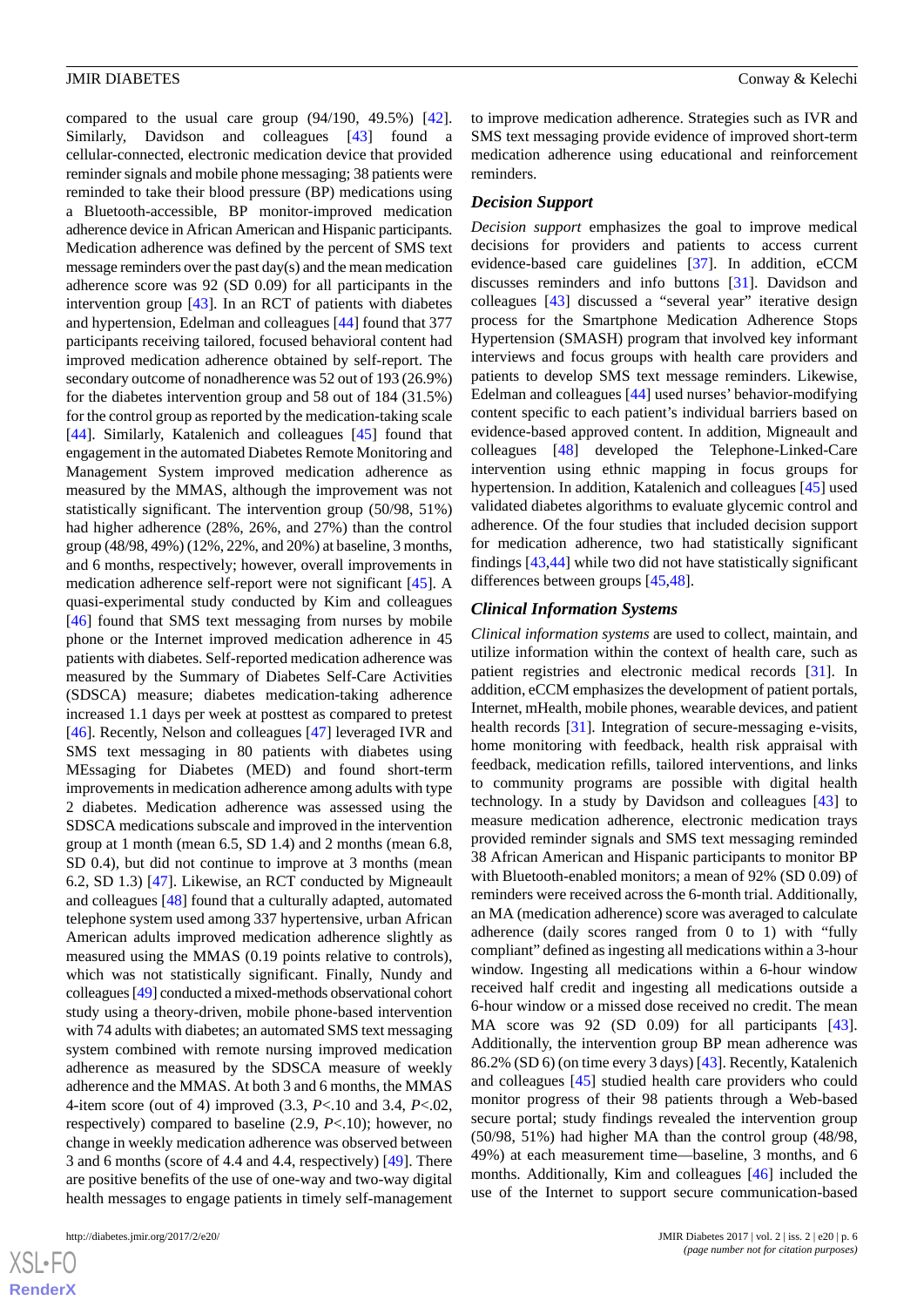optimal diabetes recommendations, with the intervention group (33/45 completers, 73%) having an increased MA of 1.1 days per week between pretest and posttest. A study by Shane-McWhorter and colleagues [\[22](#page-11-6)] discussed the asynchronous involvement of a remote care monitor—usually a pharmacist—and email alerts to a medical provider if a patient has an out-of-range value via a mobile communication platform. The nonrandomized prospective observational preintervention and postintervention design of the study with 125 participants resulted in improvements in medication adherence for diabetes patients (6.2 and 6.5, respectively; *P*=.09) and hypertension patients (6.3 and 6.7, respectively; *P*=.05); however, the difference in improvement was not statistically significant for the intervention group. An RCT conducted by Wild and colleagues [[50\]](#page-12-0) that included 321 participants with type 2 diabetes used Bluetooth technology to transmit BP, glucose, and weight readings through a supplied modem interacting with a remote secure server manned by research nurses. Medication adherencewas reported with no significant differences between the monitored intervention group (n=160) and control group receiving usual care (n=161). MA linear regression models were performed for 270 participants: monitored group (n=139; baseline and follow-up mean 0.7, SD 0.9) and unmonitored/control group (n=131; baseline mean 1.0, SD 1.0; follow-up mean 0.8, SD 1.0). Of the four studies that included medication adherence clinical information support using digital health technology, there were no statistically significant findings; supportive measures, such as secure portal, Internet, or medication pill dispenser, were not discussed in the outcomes.

### *Delivery System Design*

*Delivery system design* includes the importance of interdisciplinary clinical teams and collaboration between the patient and multiple providers [[37\]](#page-11-13). Bluetooth-enabled devices and the use of chat, voice, and video communication allow the health care team to provide many of the elements of a traditional office visit. The use of innovative technology affords a low-cost, flexible means to supplement formal health care. Aikens and colleagues [[40\]](#page-11-16) found that automated telemonitoring clinician notification provided the clinician with actionable feedback through faxed updates about patient-reported health and self-care problems including MA. Aikens and colleagues [[40\]](#page-11-16) identified significant pre-post improvement in MA (mean MMAS score 1.20, SD 0.95 and mean MMAS score 0.87, SD 0.88, respectively; *P*<.001). Additionally, Edelman and colleagues [[44\]](#page-12-2) reported that a nurse-led diabetes and hypertension behavior modification intervention, Tailored Case Management for Diabetes and Hypertension (TEACH-DM), communicated patient results to providers with statistically insignificant differences between groups as follows: 26.9% from the diabetes intervention group and 31.5% from the diabetes control group were nonadherent (medication-taking scale); 43.0% from the hypertension intervention group and 42.9% from the hypertension control group were nonadherent [[44\]](#page-12-2). Similarly, providers in the Diabetes Remote Monitoring and Management System study could monitor the progress of their patients through a Web-based portal [\[45](#page-12-3)]. Overall improvements in medication adherence self-report were not statistically significant [[45\]](#page-12-3). Shane-McWhorter and colleagues [\[22](#page-11-6)] used

 $XS$ -FO **[RenderX](http://www.renderx.com/)** remote telemonitoring for patients with uncontrolled diabetes and/or hypertension from four rural and primary clinics and one stroke center with improvement in medication adherence for diabetes and hypertension, although improvements were not statistically significant (*P*=.09 and *P*=.05, respectively). Wakefield and colleagues [[26\]](#page-11-2) used a home telemonitoring device and home care management in patients with comorbid diabetes and hypertension. Medication adherence improved over time for all three groups—high intensity, low intensity, and usual care—but there were no differences among the three groups [\[26](#page-11-2)]. Lastly, Wild and colleagues [[50\]](#page-12-0) included supported telemonitoring intervention involving self-measurement and transmission to a secure website with no significant differences identified between groups in medication adherence. Of the six studies that included MA delivery system design, one reported statistically significant improvement [\[40\]](#page-11-16). The conflicting results from these studies suggest that more research is needed to determine which groups might benefit from digital health strategies.

### *Community Support/eHealth Education*

*Community support* links the patient to local resources and provides an opportunity for organizational leaders to establish new relationships and expand [\[37\]](#page-11-13). In the eCCM model, *eHealth education* is included as a component of eCommunity and encompasses message training, health education, technology training, numeracy, literacy, usability, and security [\[31](#page-11-8)]. Two studies in this review included culturally attuned messages to improve medication adherence [\[43](#page-12-1)[,48](#page-12-5)]. Additionally, two studies found a positive correlation between social support and medication adherence [\[40](#page-11-16)[,49](#page-12-7)]. One study addressed health literacy, but did not find a significant correlation to medication adherence [[44\]](#page-12-2).

### *Health Systems*

The health care system creates an environment in which organization efforts improve care [[37\]](#page-11-13). No studies included organization of health care and health systems.

### **Benefits and Barriers of Medication Adherence by Digital Health Technology in Aim 2**

The second aim of this review was to determine the benefits and barriers of MA technology studied in adults with diabetes or hypertension. Overall, the strongest benefit of digital health technologies to measure medication adherence involve patient engagement in diabetes and hypertension self-management through either one-way or two-way interactive reminders or educational information. Some reminders were culturally adapted [\[43](#page-12-1),[48\]](#page-12-5) as well as tailored to the population of interest [[40,](#page-11-16)[44,](#page-12-2)[47\]](#page-12-6). In addition, patient-reported data (ie, medication-taking behaviors, blood glucose, blood pressure, and weight) could be shared with health care providers through interactive communication platforms using SMS text messages, Bluetooth-enabled devices, or the Internet.

The primary barriers of digital health technologies for measurement of MA included the iterative nature of tailored message development, which involved input from focus groups, health care providers, and patients [[40,](#page-11-16)[43](#page-12-1),[44,](#page-12-2)[47](#page-12-6)], as well as staffing the interactive application [\[22](#page-11-6)[,26](#page-11-2),[46,](#page-12-4)[50](#page-12-0)]. While there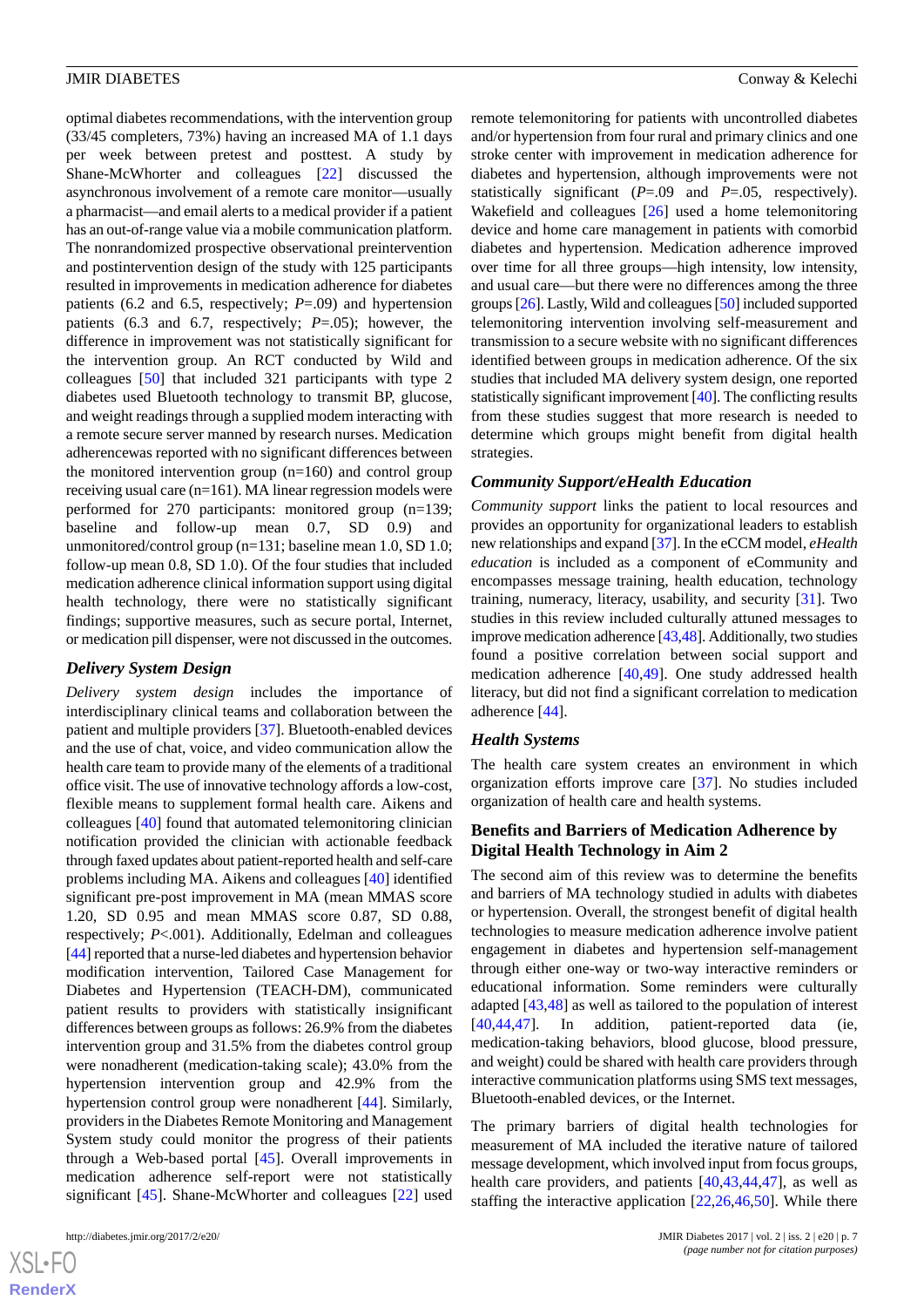were varying costs, there were also ongoing expenses of maintaining a communication platform and/or personnel. The included studies discussed the expense of maintaining telemonitoring infrastructure [\[50\]](#page-12-0), personnel [\[22](#page-11-6)[,26\]](#page-11-2), Web-based software [[47,](#page-12-6)[48](#page-12-5)], and electronic medication trays [[43\]](#page-12-1).

# *Discussion*

### **Improvement of Medication Adherence Using Digital Health Technology**

The first aim of this review was to determine if digital health technologies improve medication adherence in adults with

diabetes or hypertension. Of the 13 studies included in this review, there was no conclusive demonstration of improved medication adherence using digital health interventions such as IVR, SMS text messaging, telemonitoring and remote monitoring, and interactive software technology. However, in some studies the benefits of digital health technology were short term or close to statistically significant [[47\]](#page-12-6); for example, benefits improved but were not statistically significant [\[22](#page-11-6)] or there were benefits in both the intervention and control groups [[26\]](#page-11-2).

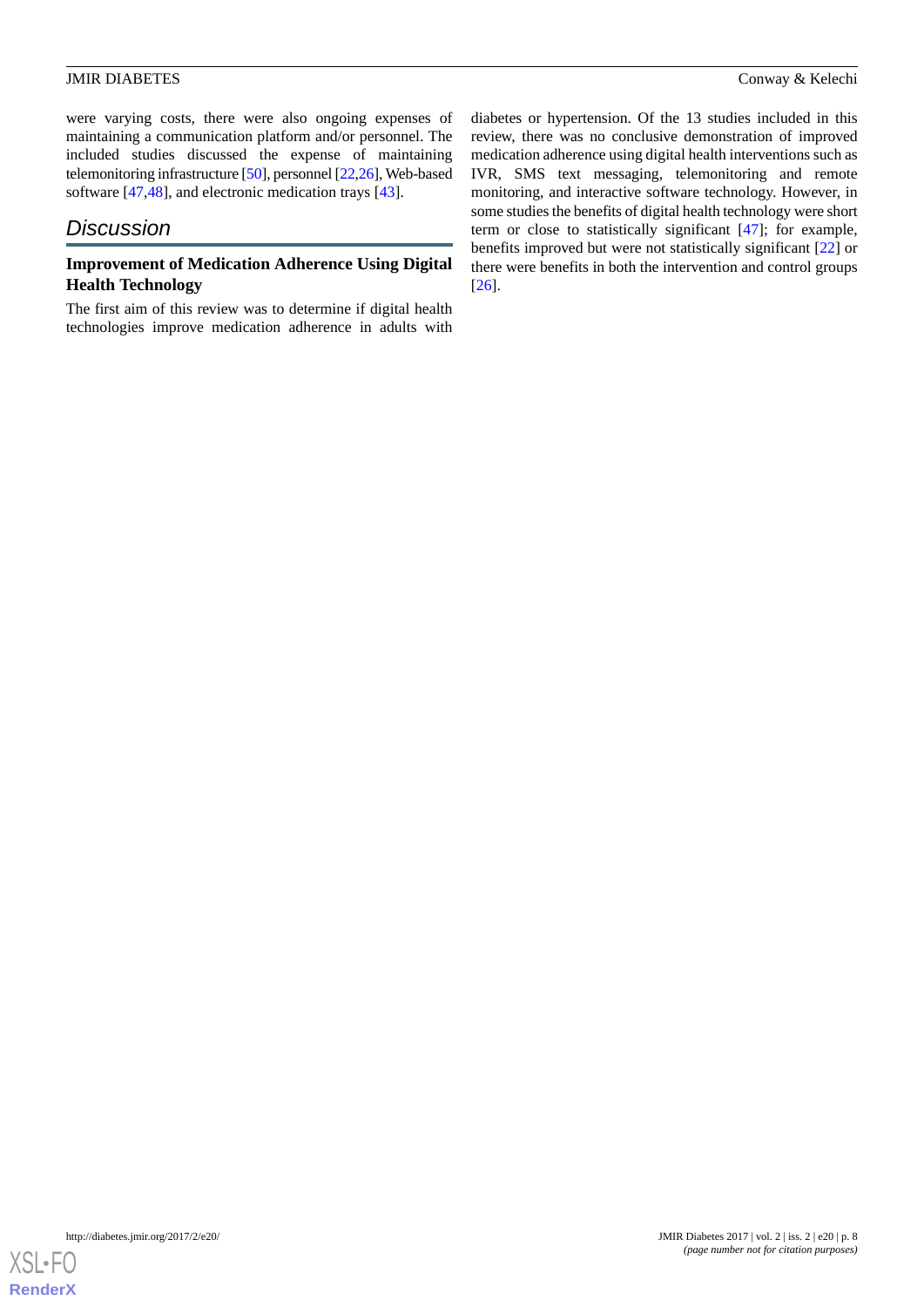<span id="page-8-0"></span>**Table 3.** Benefits and barriers of digital health technology for medication adherence.

| Study author, year               | Digital health technology                                                                                                                                                    | <b>Benefits</b>                                                                  | <b>Barriers</b>                                                                                               |
|----------------------------------|------------------------------------------------------------------------------------------------------------------------------------------------------------------------------|----------------------------------------------------------------------------------|---------------------------------------------------------------------------------------------------------------|
| Aikens et al, 2014 [40]          | IVR <sup>a</sup> -tailored text messages; clini-<br>cian notification                                                                                                        | Interactive, tailored SMS <sup>b</sup> text<br>messages; clinician notification  | Development of tailored SMS text<br>messages                                                                  |
| Arora et al, 2014 [41]           | Daily SMS text messages in English<br>or Spanish                                                                                                                             | Frequent reminders, available in<br>English or Spanish                           | One-way reminders                                                                                             |
| Bobrow et al, 2016 [42]          | SMS text messaging                                                                                                                                                           | SMS text message reminders by<br>mobile phone                                    | Use of refill data; availability of<br>medications                                                            |
| Davidson et al, 2015 [43]        | Electronic medication trays: re-<br>minder signals; reminder SMS text<br>messages                                                                                            | Culturally sensitive                                                             | Expense of electronic medication<br>trays                                                                     |
| Edelman et al, 2015 [44]         | TEACH-DM <sup>c</sup> : call from nurse; tai-<br>lored SMS text messages; diabetes-<br>and hypertension-focused content<br>versus nontailored, noninteractive<br>information | Tailored SMS text messages                                                       | Development of tailored SMS text<br>messages                                                                  |
| Katalenich et al, 2015 [45]      | SMS text messages or phone call<br>reminders to use automated system;<br>no interaction unless severely high<br>or low glucose                                               | SMS text message reminders by<br>mobile phone                                    | No interaction unless severely high<br>or low glucose                                                         |
| Kim et al, 2006 [46]             | SMS text messages and Internet ed-<br>ucation                                                                                                                                | Medication reminders and education Nurse SMS text message expense                |                                                                                                               |
| Migneault et al, $2012$ [48]     | Automated, multi-behavior interven-<br>tion or education-only control                                                                                                        | Culturally adapted reminders and<br>education                                    | Expense of computer-based, interac-<br>tive counseling system; develop-<br>ment of tailored SMS text messages |
| Nelson et al, 2016 [47]          | SMS text messages/IVR: deliver<br>and tailor text messages and voice<br>communications to promote MA <sup>d</sup>                                                            | Tailored SMS text messages and<br><b>IVRs</b>                                    | Expense of communication plat-<br>form; development of tailored SMS<br>text messages                          |
| Nundy et al, 2014 [49]           | Web-based software reminders and<br>texted-back responses to questions                                                                                                       | Interactive (text-back), mobile-<br>based, educational messages and<br>reminders | Expense of Web-based software                                                                                 |
| Shane-McWhorter et al, 2014 [22] | Telemonitoring with asynchronous<br>measurements transmitted from the<br>patient to a remote care coordinator:<br>pharmacist or certified diabetes edu-<br>cator             | Self-management; patient data en-<br>tered for clinician review                  | Expense of remote care coordinator                                                                            |
| Wakefield et al, 2011 [26]       | Closed surveillance via home tele-<br>health device and nurse care manage-<br>ment                                                                                           | Self-management; patient data en-<br>tered for clinician review                  | Expense of nurse care management                                                                              |
| Wild et al, 2016 [50]            | Supported telemonitoring interven-<br>tion involved self-measurement and<br>transmission to a secure website;<br>review by family practice clinicians                        | Clinician notification                                                           | Expense of telemonitoring infrastruc-<br>ture and password-protected server                                   |

<sup>a</sup>IVR: interactive voice response.

<sup>b</sup>SMS: short message service.

<sup>c</sup>TEACH-DM: Tailored Case Management for Diabetes and Hypertension.

<sup>d</sup>MA: medication adherence.

While studies demonstrated improved v [\[40](#page-11-16),[41\]](#page-11-17), there was no consistent evidence of sustained adherence. Notably, nine studies were 6 months or less in duration. In five studies, there was improvement in medication adherence, but the difference in medication adherence was not statistically significant between the intervention and control groups [[22,](#page-11-6)[26](#page-11-2),[44,](#page-12-2)[48](#page-12-5),[50\]](#page-12-0).

Different psychometric instruments informed adherence measurement across populations. Medication adherence self-report was the primary method, with MMAS being the most

[XSL](http://www.w3.org/Style/XSL)•FO **[RenderX](http://www.renderx.com/)** commonly used psychometric instrument, either as the sole measure or in conjunction with another measure such as a self-report questionnaire [\[40](#page-11-16),[41](#page-11-17)[,45](#page-12-3),[48-](#page-12-5)[50](#page-12-0)]. The MMAS is a well-validated and reliable psychometric instrument to measure medication adherence in populations [\[51](#page-12-8)]. Although all 13 studies measured medication adherence, there was a lack of a consistent measure among studies to assess medication adherence, which may partially account for mixed findings of significance in the study interventions.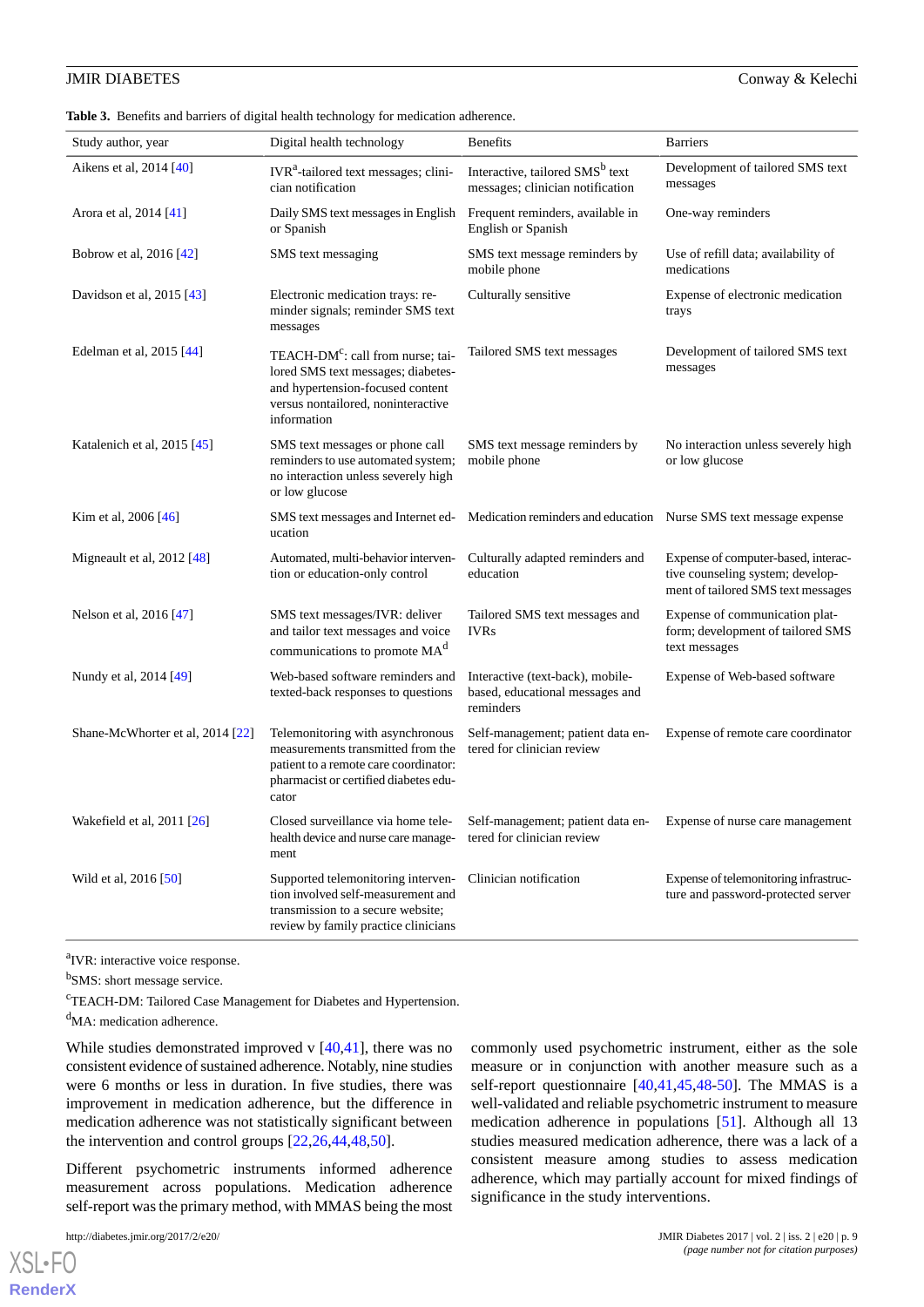This review illustrates that digital health interventions hold promise for improving short-term medication adherence for diabetes and hypertension, including IVR, SMS text messaging, telemonitoring, and Web-based software. Nevertheless, despite the growing interest in the use of various digital health technologies, there is limited evidence of efficacy of such interventions for enhancing long-term medication adherence among adults with diabetes or hypertension. Thus, there are still areas in which to learn about medication adherence digital health interventions, such as long-term outcomes, cost-effectiveness, and impact of patient age, ethnicity, and socioeconomic status. Digital health technologies are a promising option. Digital health technologies have improved medication adherence and self-care for some patients with chronic obstructive pulmonary disease [[52\]](#page-12-9), coronary artery disease [\[53](#page-12-10)], and heart failure [\[54](#page-12-11),[55\]](#page-12-12). More research is needed in adult populations with chronic illnesses and for longer study durations than 6 months using evidence-based, common assessment strategies; these will determine which patients and demographic groups can benefit from digital health interventions for medication adherence. [Table 3](#page-8-0) provides a summary of the benefits and barriers of the

#### **Chronic Care Model**

included studies.

This review included MA interventions categorized according to the Chronic Care Model. In addition, health care providers could use the CCM to provide a blueprint to support care that is evidence based, population based, and patient centered [\[56](#page-12-13)] in order to improve digital health intervention-driven outcomes. While the CCM guided this integrative review, other theoretical models could be considered to review digital health technology interventions, such as the Theory of Planned Change or the Technology Acceptance Model. Additionally, the eCCM should be further used and evaluated for validation in chronically ill populations. Other theoretical models could be used or created to assess digital health for individuals with different comfort levels with technology. For example, the Senior Technology Acceptance Model has been developed to assess older adults' comfort with technology in Hong Kong [[57\]](#page-12-14).

### **Limitations**

There are opportunities to pursue a better understanding of medication adherence and to measure the impact on clinical practice. Currently, there is no consensus about methods to assess medication adherence, which makes it difficult to compare adherence rates across studies. The most frequently used method for assessing adherence is self-report, a subjective assessment of adherence; while cost-effective, self-report is often not as reliable as objective measurements, such as serum

drug level or pill count [[9\]](#page-10-8). Additionally, there were studies that addressed treatment adherence or self-management that did not meet the inclusion criteria for this integrative review because MA outcomes were not addressed as a study outcome or medication adherence outcome was not reported.

#### **Conclusions**

This integrative review was conducted to examine the types of digital health technologies that have targeted medication adherence in the adult population, aged 18 years and older. Digital health included a number of technologies to foster medication adherence, including IVR, SMS text messaging, telehealth, and Web-based software. In some chronically ill populations, the digital health technology interventions that were reviewed fostered v via one-way communication to the patient or two-way communication between the patient and health care provider [\[43](#page-12-1),[48](#page-12-5)]. Two-way communication occurred through patient timely reporting of monitored results, such as blood glucose and BP to the health care provider to receive feedback about care [[40\]](#page-11-16). Digital health technologies were found to be diverse and the populations studied varied in size, ethnicity, and age range. There remains ample opportunity to enhance patient and provider communication via digital technology as new mobile and electronic media emerge, especially in populations increasingly familiar with mobile phones, tablets, and other mobile communication devices.

### **Relevance to Practice and Research**

Nonadherence by adults is a significant public health problem and there are opportunities to better understand the role of digital health interventions for this population [\[3](#page-10-2)]. Digital health interventions provide cost-effective strategies as an adjunct to medication adherence management [\[43](#page-12-1),[49](#page-12-7)]. Future interventions should address the use of digital health interventions for medication adherence using evidence-based systematic frameworks to ensure this technology provides high-quality alternatives. This is a prominent area for future research considering the availability of technology among adults globally. Moreover, study findings suggest that digital health interventions can improve short-term medication adherence. Digital health interventions could help reduce health disparities related to nonadherence in chronically ill populations, such as those with diabetes and hypertension, where these interventions are used in combination with other treatments for those seeking to improve medication adherence. These modalities need further exploration among younger and much older populations and over longer durations to document sustainability of medication adherence.

### **Acknowledgments**

We would like to thank Dr John D Dinolfo, PhD, Medical University of South Carolina, Department of Library Science & Informatics, for his review of this manuscript.

### **Conflicts of Interest**

None declared.

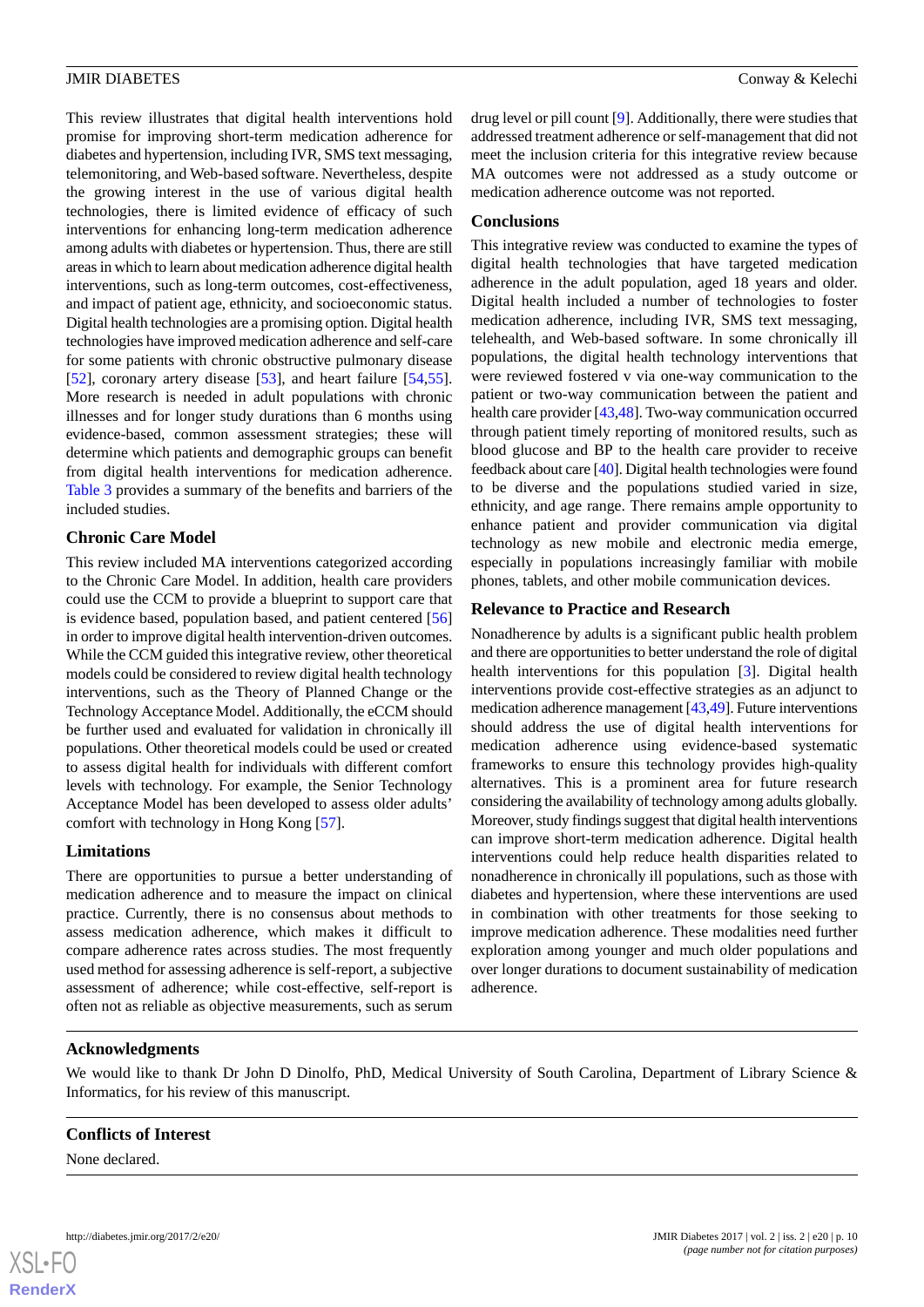### <span id="page-10-21"></span>**Multimedia Appendix 1**

Summary of studies included.

[[PDF File \(Adobe PDF File\), 466KB-Multimedia Appendix 1](https://jmir.org/api/download?alt_name=diabetes_v2i2e20_app1.pdf&filename=84b697eb0ed9a408be706dd286fa8af2.pdf)]

#### <span id="page-10-0"></span>**References**

- 1. World Health Organization. Geneva, Switzerland: World Health Organization; 2012 May 16. New data highlight increases in hypertension, diabetes incidence URL: [http://www.who.int/mediacentre/news/releases/2012/](http://www.who.int/mediacentre/news/releases/2012/world_health_statistics_20120516/en/) [world\\_health\\_statistics\\_20120516/en/](http://www.who.int/mediacentre/news/releases/2012/world_health_statistics_20120516/en/) [accessed 2017-08-02] [[WebCite Cache ID 6sQDJ1esJ](http://www.webcitation.org/

                                6sQDJ1esJ)]
- <span id="page-10-2"></span><span id="page-10-1"></span>2. World Health Organization. Geneva, Switzerland: World Health Organization; 2017 Jul. Diabetes URL: [http://www.who.int/](http://www.who.int/mediacentre/factsheets/fs312/en/) [mediacentre/factsheets/fs312/en/](http://www.who.int/mediacentre/factsheets/fs312/en/) [accessed 2017-08-02] [[WebCite Cache ID 6sQDM7Tma\]](http://www.webcitation.org/

                                6sQDM7Tma)
- <span id="page-10-3"></span>3. Cohen J, Christensen K, Feldman L. Disease management and medication compliance. Popul Health Manag 2012 Feb;15(1):20-28. [doi: [10.1089/pop.2011.0020\]](http://dx.doi.org/10.1089/pop.2011.0020) [Medline: [22092187\]](http://www.ncbi.nlm.nih.gov/entrez/query.fcgi?cmd=Retrieve&db=PubMed&list_uids=22092187&dopt=Abstract)
- <span id="page-10-4"></span>4. Jha AK, Aubert RE, Yao J, Teagarden JR, Epstein RS. Greater adherence to diabetes drugs is linked to less hospital use and could save nearly \$5 billion annually. Health Aff (Millwood) 2012 Aug;31(8):1836-1846 [\[FREE Full text\]](http://content.healthaffairs.org/cgi/pmidlookup?view=long&pmid=22869663) [doi: [10.1377/hlthaff.2011.1198](http://dx.doi.org/10.1377/hlthaff.2011.1198)] [Medline: [22869663\]](http://www.ncbi.nlm.nih.gov/entrez/query.fcgi?cmd=Retrieve&db=PubMed&list_uids=22869663&dopt=Abstract)
- <span id="page-10-5"></span>5. Salas M, Hughes D, Zuluaga A, Vardeva K, Lebmeier M. Costs of medication nonadherence in patients with diabetes mellitus: A systematic review and critical analysis of the literature. Value Health 2009 Sep;12(6):915-922 [[FREE Full text](https://linkinghub.elsevier.com/retrieve/pii/S1098-3015(10)60290-2)] [doi: [10.1111/j.1524-4733.2009.00539.x](http://dx.doi.org/10.1111/j.1524-4733.2009.00539.x)] [Medline: [19402848](http://www.ncbi.nlm.nih.gov/entrez/query.fcgi?cmd=Retrieve&db=PubMed&list_uids=19402848&dopt=Abstract)]
- <span id="page-10-6"></span>6. Chisholm-Burns MA, Spivey CA. The 'cost' of medication nonadherence: Consequences we cannot afford to accept. J Am Pharm Assoc (2003) 2012;52(6):823-826. [doi: [10.1331/JAPhA.2012.11088\]](http://dx.doi.org/10.1331/JAPhA.2012.11088) [Medline: [23229971\]](http://www.ncbi.nlm.nih.gov/entrez/query.fcgi?cmd=Retrieve&db=PubMed&list_uids=23229971&dopt=Abstract)
- <span id="page-10-8"></span><span id="page-10-7"></span>7. Matsui D. Strategies to measure and improve patient adherence in clinical trials. Pharmaceut Med 2012 Aug 23;23(5-6):289-297. [doi: [10.1007/BF03256784](http://dx.doi.org/10.1007/BF03256784)]
- <span id="page-10-9"></span>8. Langley CA, Bush J. The Aston Medication Adherence Study: Mapping the adherence patterns of an inner-city population. Int J Clin Pharm 2014 Feb;36(1):202-211. [doi: [10.1007/s11096-013-9896-3\]](http://dx.doi.org/10.1007/s11096-013-9896-3) [Medline: [24293338](http://www.ncbi.nlm.nih.gov/entrez/query.fcgi?cmd=Retrieve&db=PubMed&list_uids=24293338&dopt=Abstract)]
- 9. Brown MT, Bussell JK. Medication adherence: WHO cares? Mayo Clin Proc 2011 Apr;86(4):304-314 [[FREE Full text](http://europepmc.org/abstract/MED/21389250)] [doi: [10.4065/mcp.2010.0575](http://dx.doi.org/10.4065/mcp.2010.0575)] [Medline: [21389250](http://www.ncbi.nlm.nih.gov/entrez/query.fcgi?cmd=Retrieve&db=PubMed&list_uids=21389250&dopt=Abstract)]
- <span id="page-10-10"></span>10. Sabaté E. Adherence to Long-Term Therapies: Evidence for Action. Geneva, Switzerland: World Health Organization; 2003. URL: [http://www.who.int/chp/knowledge/publications/adherence\\_full\\_report.pdf?ua=1](http://www.who.int/chp/knowledge/publications/adherence_full_report.pdf?ua=1) [accessed 2017-08-11] [[WebCite Cache ID 6sdgufwZS\]](http://www.webcitation.org/

                                6sdgufwZS)
- <span id="page-10-12"></span><span id="page-10-11"></span>11. Gonzalez JS, Schneider HE, Wexler DJ, Psaros C, Delahanty LM, Cagliero E, et al. Validity of medication adherence self-reports in adults with type 2 diabetes. Diabetes Care 2013 Apr;36(4):831-837 [\[FREE Full text\]](http://europepmc.org/abstract/MED/23204245) [doi: [10.2337/dc12-0410\]](http://dx.doi.org/10.2337/dc12-0410) [Medline: [23204245](http://www.ncbi.nlm.nih.gov/entrez/query.fcgi?cmd=Retrieve&db=PubMed&list_uids=23204245&dopt=Abstract)]
- <span id="page-10-13"></span>12. HealthIT.gov. 2017. What is telehealth? URL:<https://www.healthit.gov/telehealth> [accessed 2017-08-02] [[WebCite Cache](http://www.webcitation.org/

                                6sQDtK0Rg) [ID 6sQDtK0Rg\]](http://www.webcitation.org/

                                6sQDtK0Rg)
- <span id="page-10-16"></span>13. van Dyk L. A review of telehealth service implementation frameworks. Int J Environ Res Public Health 2014 Jan 23;11(2):1279-1298 [[FREE Full text](http://www.mdpi.com/resolver?pii=ijerph110201279)] [doi: [10.3390/ijerph110201279](http://dx.doi.org/10.3390/ijerph110201279)] [Medline: [24464237\]](http://www.ncbi.nlm.nih.gov/entrez/query.fcgi?cmd=Retrieve&db=PubMed&list_uids=24464237&dopt=Abstract)
- <span id="page-10-14"></span>14. World Health Organization. Geneva, Switzerland: World Health Organization; 2017. Digital health in TB care and control: Key definitions URL: <http://www.who.int/tb/areas-of-work/digital-health/definitions/en/> [accessed 2017-08-03] [\[WebCite](http://www.webcitation.org/

                                6sRwarsqD) [Cache ID 6sRwarsqD\]](http://www.webcitation.org/

                                6sRwarsqD)
- <span id="page-10-15"></span>15. Klonoff DC. The current status of mHealth for diabetes: Will it be the next big thing? J Diabetes Sci Technol 2013 May 01;7(3):749-758 [[FREE Full text](http://europepmc.org/abstract/MED/23759409)] [doi: [10.1177/193229681300700321\]](http://dx.doi.org/10.1177/193229681300700321) [Medline: [23759409\]](http://www.ncbi.nlm.nih.gov/entrez/query.fcgi?cmd=Retrieve&db=PubMed&list_uids=23759409&dopt=Abstract)
- <span id="page-10-17"></span>16. Klonoff DC. Improved outcomes from diabetes monitoring: The benefits of better adherence, therapy adjustments, patient education, and telemedicine support. J Diabetes Sci Technol 2012 May 01;6(3):486-490 [\[FREE Full text\]](http://europepmc.org/abstract/MED/22768877) [doi: [10.1177/193229681200600301\]](http://dx.doi.org/10.1177/193229681200600301) [Medline: [22768877\]](http://www.ncbi.nlm.nih.gov/entrez/query.fcgi?cmd=Retrieve&db=PubMed&list_uids=22768877&dopt=Abstract)
- <span id="page-10-18"></span>17. Hood M, Wilson R, Corsica J, Bradley L, Chirinos D, Vivo A. What do we know about mobile applications for diabetes self-management? A review of reviews. J Behav Med 2016 Dec;39(6):981-994. [doi: [10.1007/s10865-016-9765-3\]](http://dx.doi.org/10.1007/s10865-016-9765-3) [Medline: [27412774](http://www.ncbi.nlm.nih.gov/entrez/query.fcgi?cmd=Retrieve&db=PubMed&list_uids=27412774&dopt=Abstract)]
- <span id="page-10-19"></span>18. Garabedian LF, Ross-Degnan D, Wharam JF. Mobile phone and smartphone technologies for diabetes care and self-management. Curr Diab Rep 2015 Dec;15(12):109. [doi: [10.1007/s11892-015-0680-8](http://dx.doi.org/10.1007/s11892-015-0680-8)] [Medline: [26458380\]](http://www.ncbi.nlm.nih.gov/entrez/query.fcgi?cmd=Retrieve&db=PubMed&list_uids=26458380&dopt=Abstract)
- <span id="page-10-20"></span>19. Misono AS, Cutrona SL, Choudhry NK, Fischer MA, Stedman MR, Liberman JN, et al. Healthcare information technology interventions to improve cardiovascular and diabetes medication adherence. Am J Manag Care 2010 Dec;16(12 Suppl HIT):SP82-SP92 [[FREE Full text](http://www.ajmc.com/pubMed.php?pii=12790)] [Medline: [21314228\]](http://www.ncbi.nlm.nih.gov/entrez/query.fcgi?cmd=Retrieve&db=PubMed&list_uids=21314228&dopt=Abstract)
- 20. Arora S, Peters AL, Agy C, Menchine M. A mobile health intervention for inner city patients with poorly controlled diabetes: Proof-of-concept of the TExT-MED program. Diabetes Technol Ther 2012 Jun;14(6):492-496. [doi: [10.1089/dia.2011.0252\]](http://dx.doi.org/10.1089/dia.2011.0252) [Medline: [22524591](http://www.ncbi.nlm.nih.gov/entrez/query.fcgi?cmd=Retrieve&db=PubMed&list_uids=22524591&dopt=Abstract)]
- 21. Lyles CR, Schillinger D, Lopez A, Handley M, Ratanawongsa N, Sarkar U. Safety events during an automated telephone self-management support intervention. J Diabetes Sci Technol 2013 May 01;7(3):596-601 [\[FREE Full text](http://europepmc.org/abstract/MED/23759391)] [doi: [10.1177/193229681300700303\]](http://dx.doi.org/10.1177/193229681300700303) [Medline: [23759391\]](http://www.ncbi.nlm.nih.gov/entrez/query.fcgi?cmd=Retrieve&db=PubMed&list_uids=23759391&dopt=Abstract)

[XSL](http://www.w3.org/Style/XSL)•FO **[RenderX](http://www.renderx.com/)**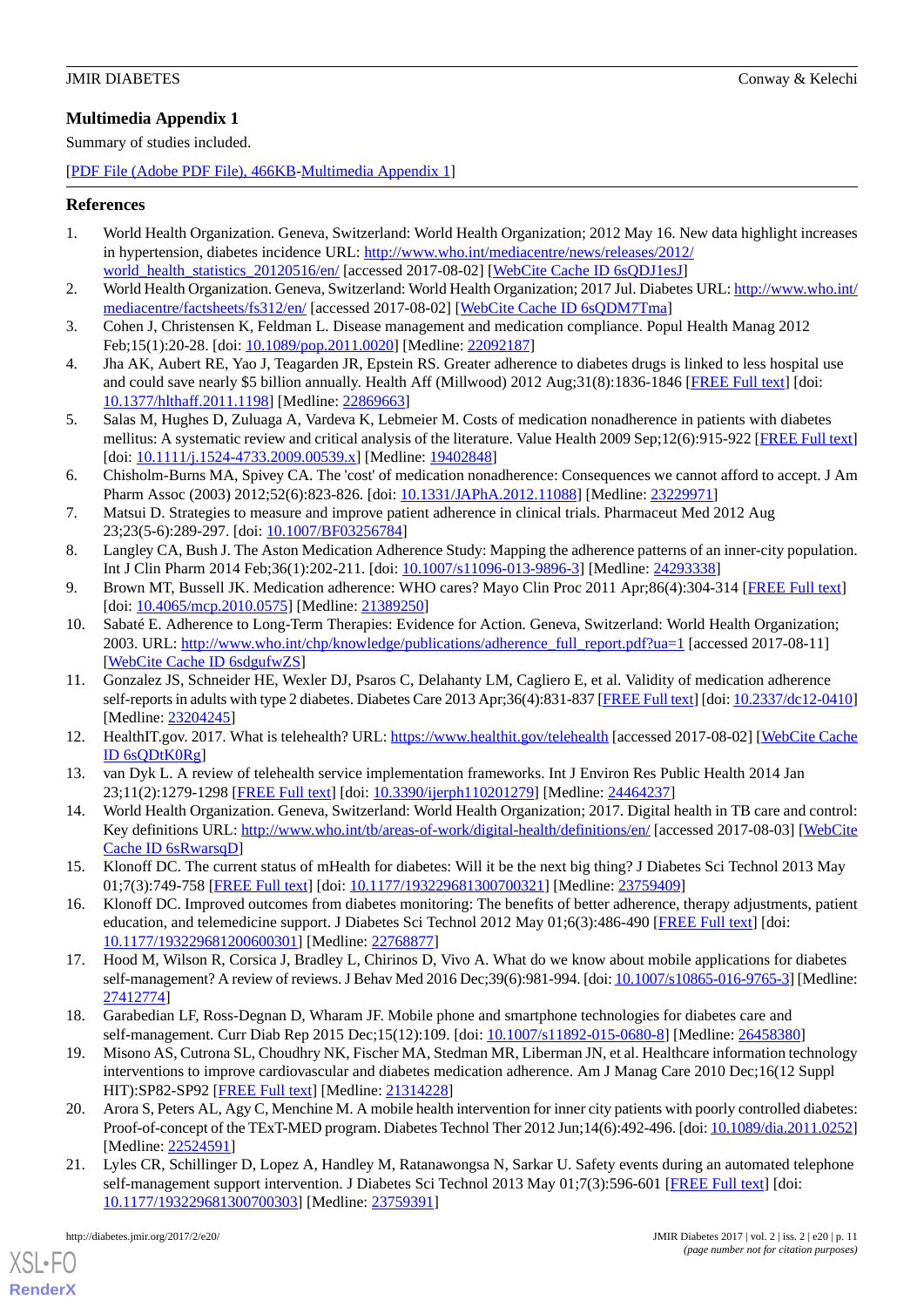- <span id="page-11-6"></span>22. Shane-McWhorter L, Lenert L, Petersen M, Woolsey S, McAdam-Marx C, Coursey JM, et al. The Utah Remote Monitoring Project: Improving health care one patient at a time. Diabetes Technol Ther 2014 Oct;16(10):653-660 [[FREE Full text](http://europepmc.org/abstract/MED/24991923)] [doi: [10.1089/dia.2014.0045](http://dx.doi.org/10.1089/dia.2014.0045)] [Medline: [24991923](http://www.ncbi.nlm.nih.gov/entrez/query.fcgi?cmd=Retrieve&db=PubMed&list_uids=24991923&dopt=Abstract)]
- <span id="page-11-0"></span>23. Williams JS, Lynch CP, Knapp RG, Egede LE. Technology-Intensified Diabetes Education Study (TIDES) in African Americans with type 2 diabetes: Study protocol for a randomized controlled trial. Trials 2014 Nov 25;15:460 [\[FREE Full](https://trialsjournal.biomedcentral.com/articles/10.1186/1745-6215-15-460) [text](https://trialsjournal.biomedcentral.com/articles/10.1186/1745-6215-15-460)] [doi: [10.1186/1745-6215-15-460\]](http://dx.doi.org/10.1186/1745-6215-15-460) [Medline: [25425504\]](http://www.ncbi.nlm.nih.gov/entrez/query.fcgi?cmd=Retrieve&db=PubMed&list_uids=25425504&dopt=Abstract)
- <span id="page-11-1"></span>24. Patel N, Jones P, Adamson V, Spiteri M, Kinmond K. Chronic obstructive pulmonary disease patients' experiences of an enhanced self-management model of care. Qual Health Res 2016 Mar;26(4):568-577. [doi: [10.1177/1049732315573013](http://dx.doi.org/10.1177/1049732315573013)] [Medline: [25711841](http://www.ncbi.nlm.nih.gov/entrez/query.fcgi?cmd=Retrieve&db=PubMed&list_uids=25711841&dopt=Abstract)]
- <span id="page-11-2"></span>25. Morrison D, Mair FS, Chaudhuri R, McGee-Lennon M, Thomas M, Thomson NC, et al. Details of development of the resource for adults with asthma in the RAISIN (randomized trial of an asthma internet self-management intervention) study. BMC Med Inform Decis Mak 2015 Jul 28;15:57 [\[FREE Full text\]](https://bmcmedinformdecismak.biomedcentral.com/articles/10.1186/s12911-015-0177-z) [doi: [10.1186/s12911-015-0177-z](http://dx.doi.org/10.1186/s12911-015-0177-z)] [Medline: [26215651](http://www.ncbi.nlm.nih.gov/entrez/query.fcgi?cmd=Retrieve&db=PubMed&list_uids=26215651&dopt=Abstract)]
- <span id="page-11-3"></span>26. Wakefield BJ, Holman JE, Ray A, Scherubel M, Adams MR, Hillis SL, et al. Effectiveness of home telehealth in comorbid diabetes and hypertension: A randomized, controlled trial. Telemed J E Health 2011 May;17(4):254-261. [doi: [10.1089/tmj.2010.0176](http://dx.doi.org/10.1089/tmj.2010.0176)] [Medline: [21476945\]](http://www.ncbi.nlm.nih.gov/entrez/query.fcgi?cmd=Retrieve&db=PubMed&list_uids=21476945&dopt=Abstract)
- <span id="page-11-4"></span>27. de Jongh T, Gurol-Urganci I, Vodopivec-Jamsek V, Car J, Atun R. Mobile phone messaging for facilitating self-management of long-term illnesses. Cochrane Database Syst Rev 2012 Dec 12;12:CD007459. [doi: [10.1002/14651858.CD007459.pub2](http://dx.doi.org/10.1002/14651858.CD007459.pub2)] [Medline: [23235644](http://www.ncbi.nlm.nih.gov/entrez/query.fcgi?cmd=Retrieve&db=PubMed&list_uids=23235644&dopt=Abstract)]
- <span id="page-11-5"></span>28. Nelson LA, Mulvaney SA, Gebretsadik T, Ho Y, Johnson KB, Osborn CY. Disparities in the use of a mHealth medication adherence promotion intervention for low-income adults with type 2 diabetes. J Am Med Inform Assoc 2016 Jan;23(1):12-18 [[FREE Full text](http://europepmc.org/abstract/MED/26186935)] [doi: [10.1093/jamia/ocv082](http://dx.doi.org/10.1093/jamia/ocv082)] [Medline: [26186935\]](http://www.ncbi.nlm.nih.gov/entrez/query.fcgi?cmd=Retrieve&db=PubMed&list_uids=26186935&dopt=Abstract)
- <span id="page-11-7"></span>29. Osborn CY, Mulvaney SA. Development and feasibility of a text messaging and interactive voice response intervention for low-income, diverse adults with type 2 diabetes mellitus. J Diabetes Sci Technol 2013 May 01;7(3):612-622 [\[FREE](http://europepmc.org/abstract/MED/23759393) [Full text\]](http://europepmc.org/abstract/MED/23759393) [doi: [10.1177/193229681300700305](http://dx.doi.org/10.1177/193229681300700305)] [Medline: [23759393](http://www.ncbi.nlm.nih.gov/entrez/query.fcgi?cmd=Retrieve&db=PubMed&list_uids=23759393&dopt=Abstract)]
- <span id="page-11-8"></span>30. Rosal MC, Heyden R, Mejilla R, Rizzo DM, Veerappa C, Wiecha JM. Design and methods for a comparative effectiveness pilot study: Virtual world vs face-to-face diabetes self-management. JMIR Res Protoc 2012 Dec 17;1(2):e24 [[FREE Full](http://www.researchprotocols.org/2012/2/e24/) [text](http://www.researchprotocols.org/2012/2/e24/)] [doi: [10.2196/resprot.2415](http://dx.doi.org/10.2196/resprot.2415)] [Medline: [23612567\]](http://www.ncbi.nlm.nih.gov/entrez/query.fcgi?cmd=Retrieve&db=PubMed&list_uids=23612567&dopt=Abstract)
- <span id="page-11-10"></span><span id="page-11-9"></span>31. Gee PM, Greenwood DA, Paterniti DA, Ward D, Miller LM. The eHealth Enhanced Chronic Care Model: A theory derivation approach. J Med Internet Res 2015 Apr 01;17(4):e86 [\[FREE Full text\]](http://www.jmir.org/2015/4/e86/) [doi: [10.2196/jmir.4067](http://dx.doi.org/10.2196/jmir.4067)] [Medline: [25842005\]](http://www.ncbi.nlm.nih.gov/entrez/query.fcgi?cmd=Retrieve&db=PubMed&list_uids=25842005&dopt=Abstract)
- <span id="page-11-11"></span>32. Hussein Z, Taher SW, Gilcharan SHK, Chee SSW. Diabetes care in Malaysia: Problems, new models, and solutions. Ann Glob Health 2015;81(6):851-862 [[FREE Full text\]](https://linkinghub.elsevier.com/retrieve/pii/S2214-9996(15)01313-2) [doi: [10.1016/j.aogh.2015.12.016\]](http://dx.doi.org/10.1016/j.aogh.2015.12.016) [Medline: [27108152](http://www.ncbi.nlm.nih.gov/entrez/query.fcgi?cmd=Retrieve&db=PubMed&list_uids=27108152&dopt=Abstract)]
- 33. Piatt GA, Orchard TJ, Emerson S, Simmons D, Songer TJ, Brooks MM, et al. Translating the chronic care model into the community: Results from a randomized controlled trial of a multifaceted diabetes care intervention. Diabetes Care 2006 Apr;29(4):811-817. [Medline: [16567820\]](http://www.ncbi.nlm.nih.gov/entrez/query.fcgi?cmd=Retrieve&db=PubMed&list_uids=16567820&dopt=Abstract)
- <span id="page-11-12"></span>34. Gabbay RA, Lendel I, Saleem TM, Shaeffer G, Adelman AM, Mauger DT, et al. Nurse case management improves blood pressure, emotional distress and diabetes complication screening. Diabetes Res Clin Pract 2006 Jan;71(1):28-35. [doi: [10.1016/j.diabres.2005.05.002](http://dx.doi.org/10.1016/j.diabres.2005.05.002)] [Medline: [16019102](http://www.ncbi.nlm.nih.gov/entrez/query.fcgi?cmd=Retrieve&db=PubMed&list_uids=16019102&dopt=Abstract)]
- <span id="page-11-13"></span>35. Green BB, Cook AJ, Ralston JD, Fishman PA, Catz SL, Carlson J, et al. Effectiveness of home blood pressure monitoring, Web communication, and pharmacist care on hypertension control: A randomized controlled trial. JAMA 2008 Jun 25;299(24):2857-2867 [[FREE Full text](http://europepmc.org/abstract/MED/18577730)] [doi: [10.1001/jama.299.24.2857\]](http://dx.doi.org/10.1001/jama.299.24.2857) [Medline: [18577730\]](http://www.ncbi.nlm.nih.gov/entrez/query.fcgi?cmd=Retrieve&db=PubMed&list_uids=18577730&dopt=Abstract)
- <span id="page-11-14"></span>36. Shojania KG, Ranji SR, McDonald KM, Grimshaw JM, Sundaram V, Rushakoff RJ, et al. Effects of quality improvement strategies for type 2 diabetes on glycemic control: A meta-regression analysis. JAMA 2006 Jul 26;296(4):427-440. [doi: [10.1001/jama.296.4.427\]](http://dx.doi.org/10.1001/jama.296.4.427) [Medline: [16868301\]](http://www.ncbi.nlm.nih.gov/entrez/query.fcgi?cmd=Retrieve&db=PubMed&list_uids=16868301&dopt=Abstract)
- <span id="page-11-15"></span>37. Gugiu PC, Westine CD, Coryn CLS, Hobson KA. An application of a new evidence grading system to research on the chronic care model. Eval Health Prof 2013 Mar;36(1):3-43. [doi: [10.1177/0163278712436968](http://dx.doi.org/10.1177/0163278712436968)] [Medline: [22473325\]](http://www.ncbi.nlm.nih.gov/entrez/query.fcgi?cmd=Retrieve&db=PubMed&list_uids=22473325&dopt=Abstract)
- <span id="page-11-16"></span>38. Whittemore R, Knafl K. The integrative review: Updated methodology. J Adv Nurs 2005 Dec;52(5):546-553. [doi: [10.1111/j.1365-2648.2005.03621.x\]](http://dx.doi.org/10.1111/j.1365-2648.2005.03621.x) [Medline: [16268861\]](http://www.ncbi.nlm.nih.gov/entrez/query.fcgi?cmd=Retrieve&db=PubMed&list_uids=16268861&dopt=Abstract)
- <span id="page-11-17"></span>39. Moher D, Liberati A, Tetlaff J, Altman DG. Preferred Reporting Items for Systematic Reviews and Meta-Analyses (PRISMA).: The PRISMA Group; 2009. URL:<http://prisma-statement.org/> [accessed 2017-08-02] [\[WebCite Cache ID](http://www.webcitation.org/

                                6sQDdSWlm) [6sQDdSWlm](http://www.webcitation.org/

                                6sQDdSWlm)]
- <span id="page-11-18"></span>40. Aikens JE, Rosland AM, Piette JD. Improvements in illness self-management and psychological distress associated with telemonitoring support for adults with diabetes. Prim Care Diabetes 2015 Apr;9(2):127-134 [\[FREE Full text\]](http://europepmc.org/abstract/MED/25065270) [doi: [10.1016/j.pcd.2014.06.003](http://dx.doi.org/10.1016/j.pcd.2014.06.003)] [Medline: [25065270\]](http://www.ncbi.nlm.nih.gov/entrez/query.fcgi?cmd=Retrieve&db=PubMed&list_uids=25065270&dopt=Abstract)
- 41. Arora S, Peters AL, Burner E, Lam CN, Menchine M. Trial to examine text message-based mHealth in emergency department patients with diabetes (TExT-MED): A randomized controlled trial. Ann Emerg Med 2014 Jun;63(6):745-754.e6. [doi: [10.1016/j.annemergmed.2013.10.012](http://dx.doi.org/10.1016/j.annemergmed.2013.10.012)] [Medline: [24225332\]](http://www.ncbi.nlm.nih.gov/entrez/query.fcgi?cmd=Retrieve&db=PubMed&list_uids=24225332&dopt=Abstract)
- 42. Bobrow K, Farmer AJ, Springer D, Shanyinde M, Yu L, Brennan T, et al. Mobile phone text messages to support treatment adherence in adults with high blood pressure (SMS-Text Adherence Support [StAR]): A single-blind, randomized trial.

[XSL](http://www.w3.org/Style/XSL)•FO **[RenderX](http://www.renderx.com/)**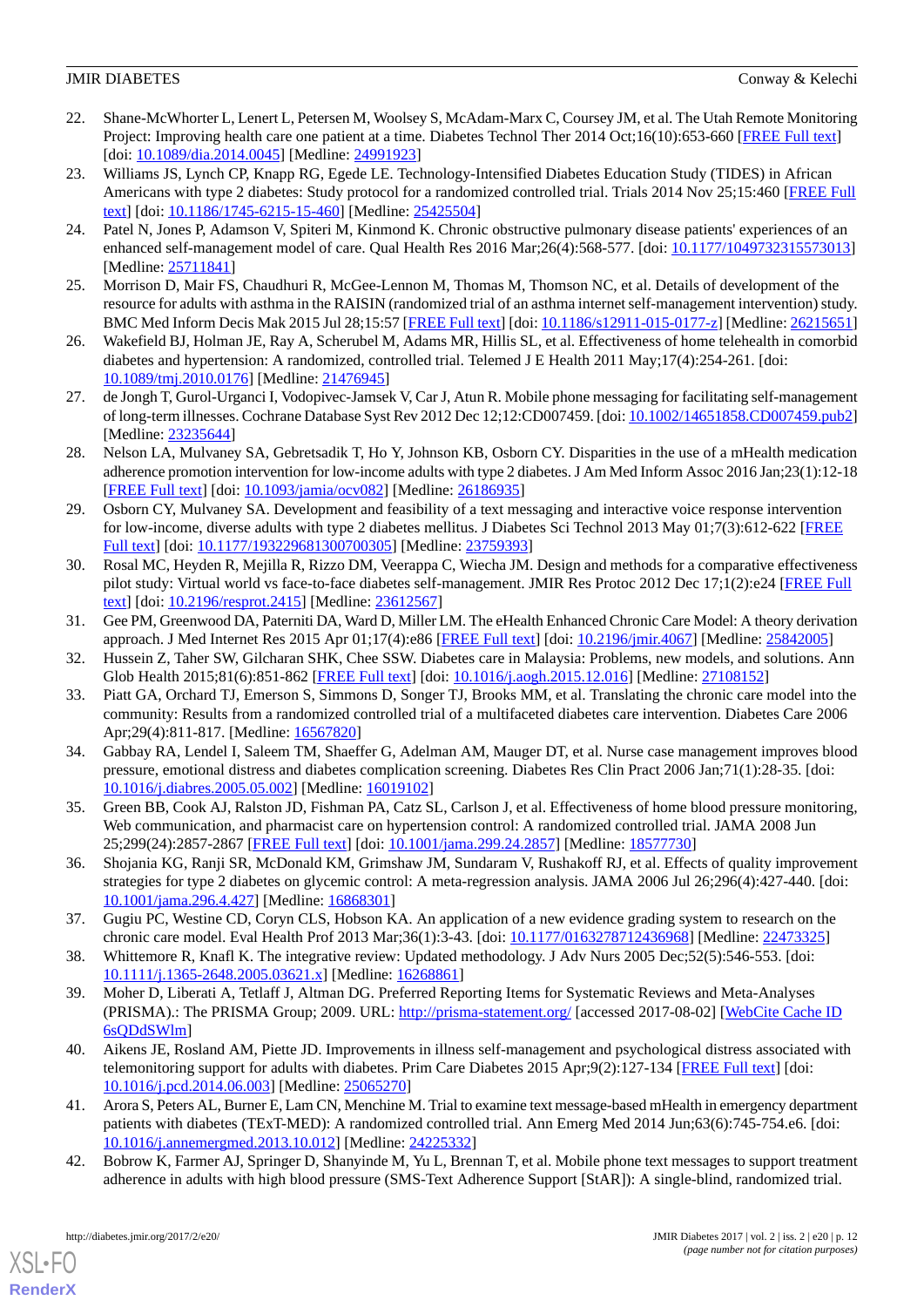Circulation 2016 Feb 09;133(6):592-600 [\[FREE Full text\]](http://circ.ahajournals.org/cgi/pmidlookup?view=long&pmid=26769742) [doi: [10.1161/CIRCULATIONAHA.115.017530](http://dx.doi.org/10.1161/CIRCULATIONAHA.115.017530)] [Medline: [26769742](http://www.ncbi.nlm.nih.gov/entrez/query.fcgi?cmd=Retrieve&db=PubMed&list_uids=26769742&dopt=Abstract)]

- <span id="page-12-1"></span>43. Davidson TM, McGillicuddy J, Mueller M, Brunner-Jackson B, Favella A, Anderson A, et al. Evaluation of an mHealth medication regimen self-management program for African American and Hispanic uncontrolled hypertensives. J Pers Med 2015 Nov 17;5(4):389-405 [[FREE Full text](http://www.mdpi.com/resolver?pii=jpm5040389)] [doi: [10.3390/jpm5040389\]](http://dx.doi.org/10.3390/jpm5040389) [Medline: [26593951](http://www.ncbi.nlm.nih.gov/entrez/query.fcgi?cmd=Retrieve&db=PubMed&list_uids=26593951&dopt=Abstract)]
- <span id="page-12-2"></span>44. Edelman D, Dolor RJ, Coffman CJ, Pereira KC, Granger BB, Lindquist JH, et al. Nurse-led behavioral management of diabetes and hypertension in community practices: A randomized trial. J Gen Intern Med 2015 May;30(5):626-633 [\[FREE](http://europepmc.org/abstract/MED/25567758) [Full text\]](http://europepmc.org/abstract/MED/25567758) [doi: [10.1007/s11606-014-3154-9](http://dx.doi.org/10.1007/s11606-014-3154-9)] [Medline: [25567758](http://www.ncbi.nlm.nih.gov/entrez/query.fcgi?cmd=Retrieve&db=PubMed&list_uids=25567758&dopt=Abstract)]
- <span id="page-12-4"></span><span id="page-12-3"></span>45. Katalenich B, Shi L, Liu S, Shao H, McDuffie R, Carpio G, et al. Evaluation of a remote monitoring system for diabetes control. Clin Ther 2015 Jun 01;37(6):1216-1225 [[FREE Full text](http://europepmc.org/abstract/MED/25869625)] [doi: [10.1016/j.clinthera.2015.03.022](http://dx.doi.org/10.1016/j.clinthera.2015.03.022)] [Medline: [25869625\]](http://www.ncbi.nlm.nih.gov/entrez/query.fcgi?cmd=Retrieve&db=PubMed&list_uids=25869625&dopt=Abstract)
- <span id="page-12-6"></span>46. Kim H, Kim N, Ahn S. Impact of a nurse short message service intervention for patients with diabetes. J Nurs Care Qual 2006;21(3):266-271. [Medline: [16816608](http://www.ncbi.nlm.nih.gov/entrez/query.fcgi?cmd=Retrieve&db=PubMed&list_uids=16816608&dopt=Abstract)]
- <span id="page-12-5"></span>47. Nelson LA, Mulvaney SA, Gebretsadik T, Johnson KB, Osborn CY. The MEssaging for Diabetes (MED) intervention improves short-term medication adherence among low-income adults with type 2 diabetes. J Behav Med 2016 Dec;39(6):995-1000. [doi: [10.1007/s10865-016-9774-2\]](http://dx.doi.org/10.1007/s10865-016-9774-2) [Medline: [27488604](http://www.ncbi.nlm.nih.gov/entrez/query.fcgi?cmd=Retrieve&db=PubMed&list_uids=27488604&dopt=Abstract)]
- <span id="page-12-7"></span>48. Migneault JP, Dedier JJ, Wright JA, Heeren T, Campbell MK, Morisky DE, et al. A culturally adapted telecommunication system to improve physical activity, diet quality, and medication adherence among hypertensive African-Americans: A randomized controlled trial. Ann Behav Med 2012 Feb;43(1):62-73. [doi: [10.1007/s12160-011-9319-4](http://dx.doi.org/10.1007/s12160-011-9319-4)] [Medline: [22246660](http://www.ncbi.nlm.nih.gov/entrez/query.fcgi?cmd=Retrieve&db=PubMed&list_uids=22246660&dopt=Abstract)]
- <span id="page-12-0"></span>49. Nundy S, Mishra A, Hogan P, Lee SM, Solomon MC, Peek ME. How do mobile phone diabetes programs drive behavior change? Evidence from a mixed methods observational cohort study. Diabetes Educ 2014;40(6):806-819 [\[FREE Full text](http://europepmc.org/abstract/MED/25278512)] [doi: [10.1177/0145721714551992](http://dx.doi.org/10.1177/0145721714551992)] [Medline: [25278512\]](http://www.ncbi.nlm.nih.gov/entrez/query.fcgi?cmd=Retrieve&db=PubMed&list_uids=25278512&dopt=Abstract)
- <span id="page-12-8"></span>50. Wild S, Hanley J, Lewis SC, McKnight JA, McCloughan LB, Padfield PL, et al. Supported telemonitoring and glycemic control in people with type 2 diabetes: The Telescot diabetes pragmatic multicenter randomized controlled trial. PLoS Med 2016 Jul;13(7):e1002098 [\[FREE Full text\]](http://dx.plos.org/10.1371/journal.pmed.1002098) [doi: [10.1371/journal.pmed.1002098\]](http://dx.doi.org/10.1371/journal.pmed.1002098) [Medline: [27458809](http://www.ncbi.nlm.nih.gov/entrez/query.fcgi?cmd=Retrieve&db=PubMed&list_uids=27458809&dopt=Abstract)]
- <span id="page-12-9"></span>51. Cohen HW, Shmukler C, Ullman R, Rivera CM, Walker EA. Measurements of medication adherence in diabetic patients with poorly controlled HbA(1c). Diabet Med 2010 Feb; 27(2): 210-216 [[FREE Full text](http://europepmc.org/abstract/MED/20546266)] [doi: [10.1111/j.1464-5491.2009.02898.x\]](http://dx.doi.org/10.1111/j.1464-5491.2009.02898.x) [Medline: [20546266\]](http://www.ncbi.nlm.nih.gov/entrez/query.fcgi?cmd=Retrieve&db=PubMed&list_uids=20546266&dopt=Abstract)
- <span id="page-12-10"></span>52. Margolis A, Young H, Lis J, Schuna A, Sorkness CA. A telepharmacy intervention to improve inhaler adherence in veterans with chronic obstructive pulmonary disease. Am J Health Syst Pharm 2013 Nov 01;70(21):1875-1876. [doi: [10.2146/ajhp120241](http://dx.doi.org/10.2146/ajhp120241)] [Medline: [24128957\]](http://www.ncbi.nlm.nih.gov/entrez/query.fcgi?cmd=Retrieve&db=PubMed&list_uids=24128957&dopt=Abstract)
- <span id="page-12-11"></span>53. Pfaeffli DL, Whittaker R, Jiang Y, Stewart R, Rolleston A, Maddison R. Text message and Internet support for coronary heart disease self-management: Results from the Text4Heart randomized controlled trial. J Med Internet Res 2015 Oct 21;17(10):e237 [\[FREE Full text](http://www.jmir.org/2015/10/e237/)] [doi: [10.2196/jmir.4944\]](http://dx.doi.org/10.2196/jmir.4944) [Medline: [26490012](http://www.ncbi.nlm.nih.gov/entrez/query.fcgi?cmd=Retrieve&db=PubMed&list_uids=26490012&dopt=Abstract)]
- <span id="page-12-13"></span><span id="page-12-12"></span>54. Boyne JJ, Vrijhoef HJ, Spreeuwenberg M, De WeerdDe G, Kragten J, Gorgels AP, TEHAF investigators. Effects of tailored telemonitoring on heart failure patients' knowledge, self-care, self-efficacy and adherence: A randomized controlled trial. Eur J Cardiovasc Nurs 2014 Jun;13(3):243-252. [doi: [10.1177/1474515113487464\]](http://dx.doi.org/10.1177/1474515113487464) [Medline: [23630403](http://www.ncbi.nlm.nih.gov/entrez/query.fcgi?cmd=Retrieve&db=PubMed&list_uids=23630403&dopt=Abstract)]
- <span id="page-12-14"></span>55. Wu J, Corley DJ, Lennie TA, Moser DK. Effect of a medication-taking behavior feedback theory-based intervention on outcomes in patients with heart failure. J Card Fail 2012 Jan;18(1):1-9 [[FREE Full text](http://europepmc.org/abstract/MED/22196835)] [doi: [10.1016/j.cardfail.2011.09.006](http://dx.doi.org/10.1016/j.cardfail.2011.09.006)] [Medline: [22196835](http://www.ncbi.nlm.nih.gov/entrez/query.fcgi?cmd=Retrieve&db=PubMed&list_uids=22196835&dopt=Abstract)]
- 56. Jackson GL, Weinberger M. A decade with the chronic care model: Some progress and opportunity for more. Med Care 2009 Sep;47(9):929-931. [doi: [10.1097/MLR.0b013e3181b63537\]](http://dx.doi.org/10.1097/MLR.0b013e3181b63537) [Medline: [19704350\]](http://www.ncbi.nlm.nih.gov/entrez/query.fcgi?cmd=Retrieve&db=PubMed&list_uids=19704350&dopt=Abstract)
- 57. Chen K, Chan AH. Gerontechnology acceptance by elderly Hong Kong Chinese: A senior technology acceptance model (STAM). Ergonomics 2014;57(5):635-652. [doi: [10.1080/00140139.2014.895855\]](http://dx.doi.org/10.1080/00140139.2014.895855) [Medline: [24655221\]](http://www.ncbi.nlm.nih.gov/entrez/query.fcgi?cmd=Retrieve&db=PubMed&list_uids=24655221&dopt=Abstract)

### **Abbreviations**

**BP:** blood pressure **CCM:** Chronic Care Model **eCCM:** eHealth-enhanced Chronic Care Model **eHealth:** electronic health **IVR:** interactive voice response **MA:** medication adherence **MED:** MEssaging for Diabetes **MeSH:** Medical Subject Headings **mHealth:** mobile health **MMAS:** Morisky Medication Adherence Scale **PRISMA:** Preferred Reporting Items for Systematic Reviews and Meta-Analyses **RCT:** randomized controlled trial **SDSCA:** Summary of Diabetes Self-Care Activities

[XSL](http://www.w3.org/Style/XSL)•FO **[RenderX](http://www.renderx.com/)**